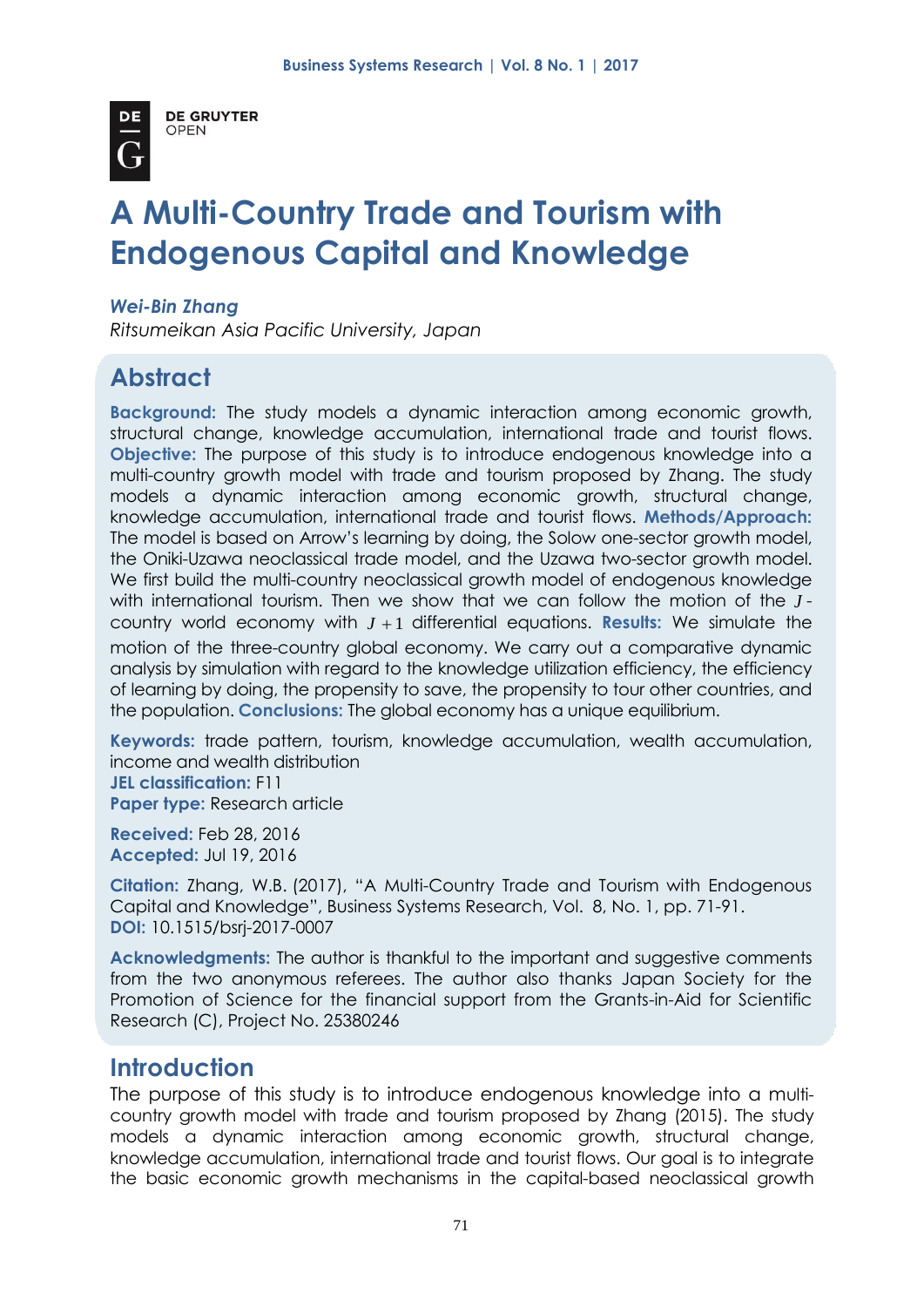theory and knowledge-based contemporary growth theory. As far as the neoclassical growth theory is concerned, our model is built on the basis of the Solow growth model, the Uzawa two-sector model, the Oniki-Uzawa trade model. Our approach to technological change is based on Arrow's learning-by-doing. Arrow (1962) first introduces endogenous technical progress by emphasizing learning-by-doing. Uzawa (1965) introduces education as a source of knowledge accumulation. The education sector is specified in creating knowledge. This sector utilizes labor and the existing stock of knowledge to produce new knowledge. The Productivity of the production sector with be enhanced with new knowledge. Many other sources of knowledge accumulation are introduced in the literature of economic growth. But on the whole theoretical research on endogenous growth and knowledge had been relatively silent from the end of the 70s till the publication of the early 1980s. There has been a new interest in theoretical research on endogenous knowledge and economic growth since the mid-1980s (Romer, 1986; Lucas, 1988; Grossman et al., 1991; Aghion et al., 1992). Since then different problems about innovation, diffusion of technology and management have been examined in the literature. Many studies show that productivity differences between countries explain much of the variation in incomes across countries, and the key determinant in productivity is technology (Manasse et al., 2001; Agénor, 2004; Aghion et al. 2009; Gersbach et al. 2013). International technology diffusion plays an important role in the pattern of worldwide technical change. In order to explain global economic growth and technological change, we consider knowledge as an international public good. In our approach all countries can access knowledge. One country utilizes knowledge without affecting any other country. This approach is different from most of recently developed trade models with endogenous knowledge (e.g. Chari et al., 1991; Martin et al., 2001; Brecher et al. 2002; Nocco, 2005; Hinloopen et al., 2013). Most studies of the recent theoretical literature models trade patterns with endogenous technological change and monopolistic competition. These studies don't take treat capital and knowledge in a consistent framework. This paper deals with interactions between endogenous wealth accumulation, knowledge creations and utilization, trade, and tourism within a compact analytical framework.

Only a few formal economic theories properly address inequalities in income and wealth among nations with microeconomic foundation. This study explains inequalities among nations with endogenous wealth accumulation and knowledge dynamics. As far as modelling production and trade patterns is concerned, we follow the neoclassical growth trade model, particularly the Oniki-Uzawa model. A dynamic model with endogenous capital accumulation and capital movements was initially developed by Oniki and Uzawa and others (e.g., Oniki et al., 1965; Johnson, 1971), in the framework of the two-country, two-good, two-factor global economy. The model has been extended and generalized to reveal dynamic interactions between economic growth and trade patterns (e.g., Jones et al., 1984; Ethier et al., 1986; Bhagwati, 1991; Wong, 1995; Vellutini; 2003). Although there are many analytical difficulties in studying two-country, dynamic-optimization models with wealth change, many studies are made to study the effects of saving, technology, and various policies on global growth and international trade within this framework (e.g. Frenkel et al., 1987; Jensen, 1994; Valdés, 1999; Nishimura et al., 2002; and Sorger, 2002). This study are different from these studies in describing household behaviour. Moreover, this study makes another contribution to the literature of endogenous global growth and endogenous knowledge by introducing international tourism.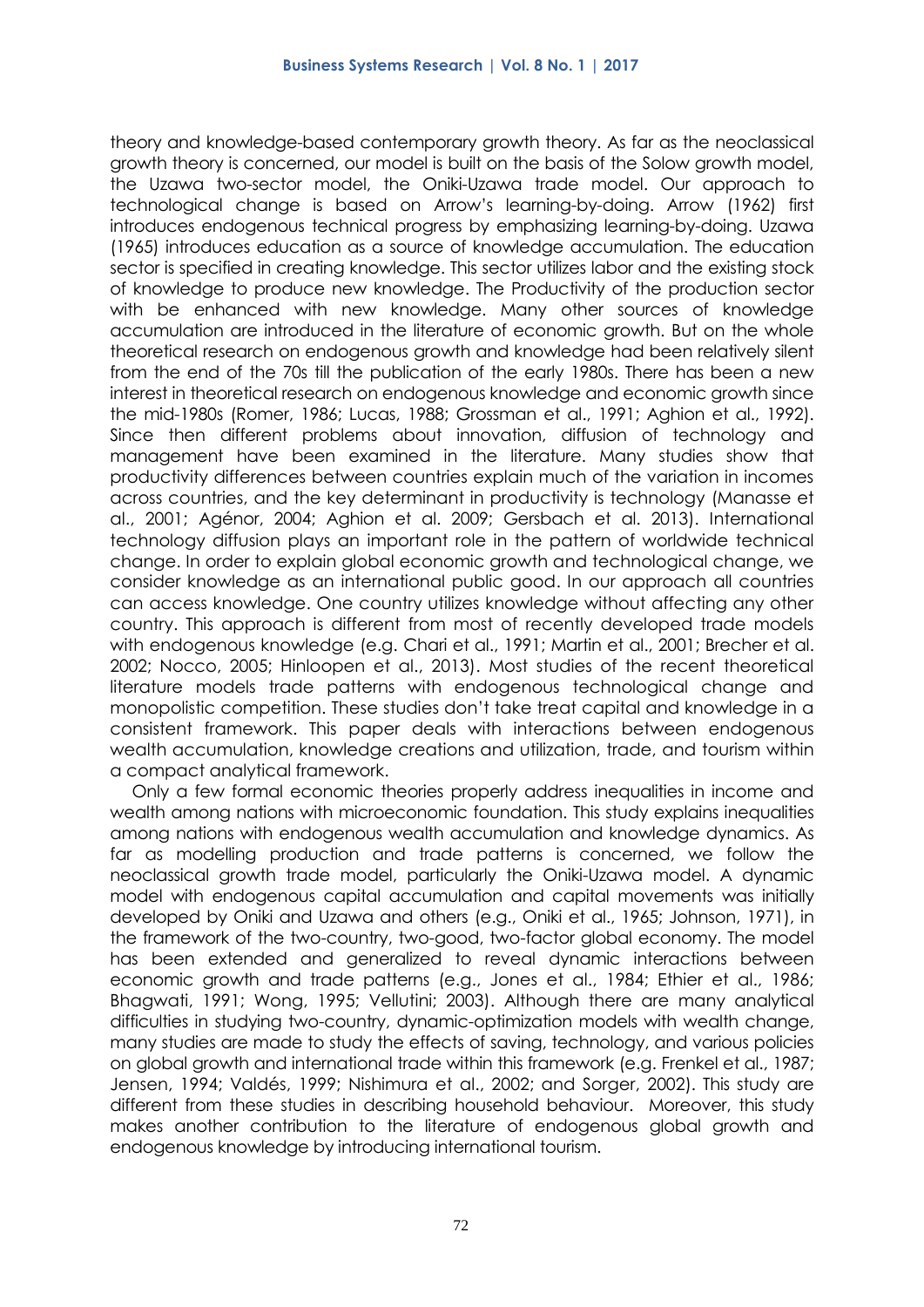This study is to introduce tourism into a dynamic general equilibrium model with endogenous wealth and knowledge. Tourism has a special feature. Tourism converts some non-traded goods into tradable ones. In association with rapid economic globalization and global economic growth in different regions tourism has been increasingly expanded in national economies (Sinclair, 2002; Lee et al., 2008; Schubert et al., 2011; Seentanah, 2011; Sun, 2014). There is an increase in studies of tourism in economics (e.g., Sinclair et al., 1997; Hazari et al., 2004; and Hazari et al., 2011). As reviewed by Chao et al. (2009) most studies of development of tourism are static. As there are dynamic interdependent relations between economic growth, tourism and other economic activities (e.g. Corden et al., 1982; Copeland, 1991; Dwyer et al., 2004; Oh, 2005; Blake et al. 2006; Zeng et al., 2011), there is a need to build some analytical frameworks in which tourism has endogenous relations with other economic activities. This paper studies the issues of trade and tourism with endogenous capital and knowledge by synthesizing the two models by Zhang. Zhang (1992) built a multi-country model of wealth accumulation with endogenous knowledge utilization and creation. The model does not take account of international tourism. Zhang (2015) deals with tourism and global economic growth in a general equilibrium framework. This study applies the ideas in Zhang (1992) to the trade model with tourism. The rest of the paper is organized as follows. In section 2 we build the basic model. In section 3 we show how to solve the differential equations and simulate the dynamic movement of the international economy. In section 4 we conduct comparative dynamic analysis to study the effects of changes in some parameters on the motion of the global economy. In section 5 we conclude the study. We prove the main results of section 3 in the appendix.

# **The Model**

We consider a global economy which consists of any number of national economies. Following Zhang (2015), we apply the Uzawa two-sector growth model to model national economies (Uzawa, 1961, 1963). Except endogenous knowledge (Zhang, 1992), almost all aspects of the model in this study are based on Zhang (2012, 2015). Production sectors employ capital and labor inputs. We assume that all markets are perfectly competitive. The outputs of production sectors are sold to households and other sectors. Households supply labor and assets to production sectors. Input factors are inelastically supplied and the available factors are fully utilized at every moment. Saving is only by households. This implies that all earnings of firms are distributed in the form of payments to factors of production. The modelling framework is neoclassical with Zhang's utility function. The neoclassical growth theory is based the pioneering works of Solow (1956). The Solow one-sector model with homogenous population has been extended and generalized by in different ways (e.g., Diamond, 1965; Stiglitz, 1967; Burmeister et al., 1970; Benhabib et al. 1994; Drugeon et al., 2001; Ortigueira et al., 2002). The two-sector model uses capital and labor as input factors. One sector produces industrial good and the other consumer good. In this study the capital good in this study is the same as the capital good in the Solow model. It can be used for consumption and investment. This differs from the Uzawa model in which the capital good can be used only for investment. We base the traditional neoclassical trade model to describe international trade (Oniki and Uzawa, 1965, see also, Brecher, et al., 2002; Sorger, 2002). Following Ikeda et al. (1992), we assume that the international economy produces a homogenous tradable commodity. Each country supplies one (national) consumer good/service. Different from all the formal models In the traditional trade growth theory, Zhang (2015) introduces tourism into the trade growth theory. This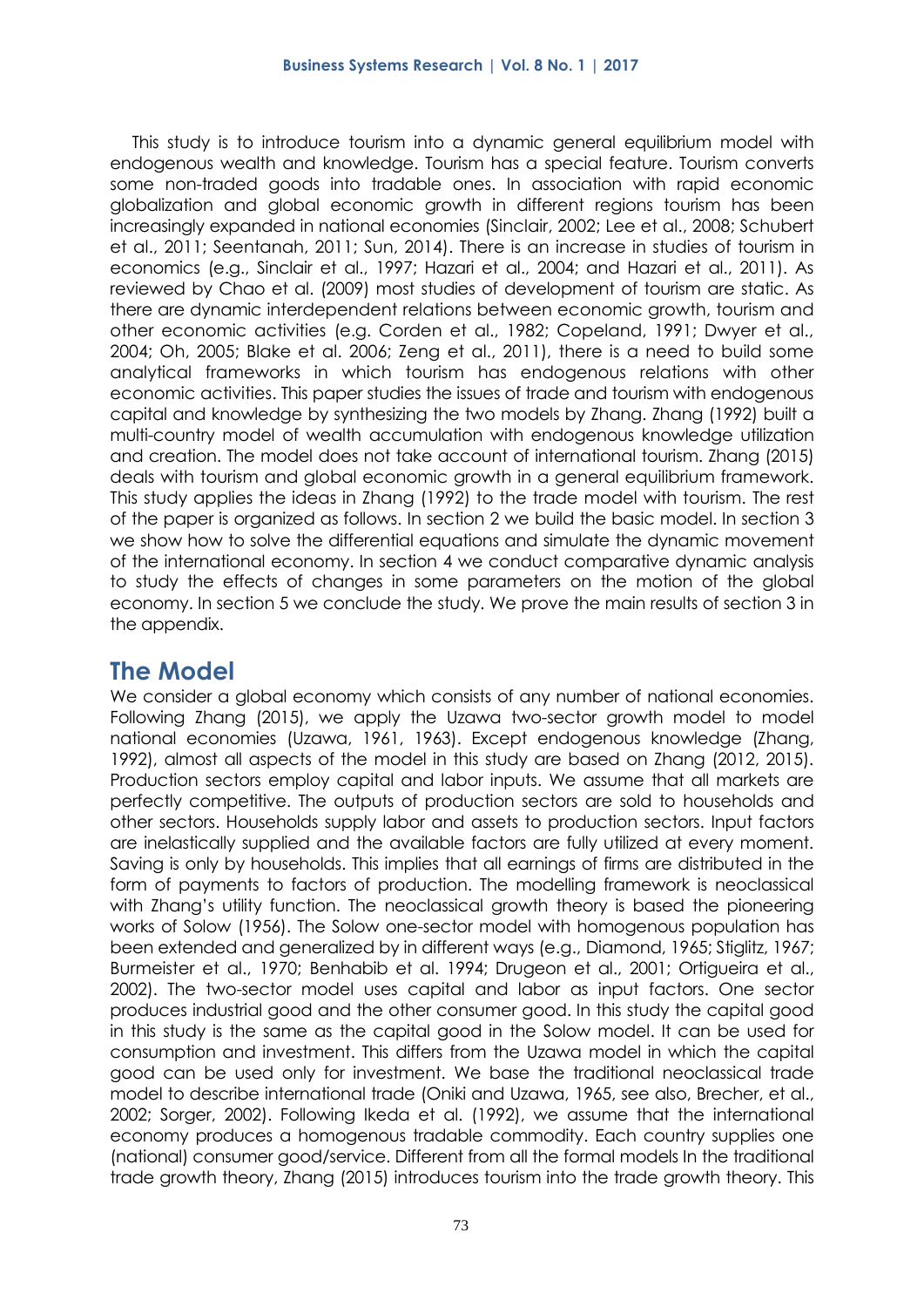study extends Zhang's tourism trade model by introducing knowledge as an endogenous variable.

The global economy has multiple countries, indexed by  $j = 1, ..., J$ . Each country has a labor force,  $N_{_j},$  (  $j$  = 1, ...,  $J$  ), which are constant. The households in each country consume goods and services. Foreign tourists consume services, not traded good. Tourism converts the non-traded good into an exportable commodity. The assets of the economy are owned by households. The households' incomes are used to consume and save.

We use  $K_j(t)$  and  $\overline{K}_j(t)$  to represent respectively for the capital stocks employed and the wealth owned by country  $j$ . We use  $K_{i j}(t)$  and  $K_{s j}(t)$  to stand for the capital stocks employed by country *j* 's capital good sector and service sector. There is no migration between countries. Labor is completely mobile within the country. We use  $w_j(t)$  and  $r_j(t)$ , respectively, to stand for wage and interest rates in the  $j$  th country. We neglect transaction costs. The interest rate is equal cross the world economy, i.e.,  $r(t)$ = $r_j(t)$ . Let subscripts, *i*, *s* , denote the industrial and services sectors, respectively. We use  $(q,\ j)$  to represent sector  $q$  in country  $j.$  Let  $F_{qj}(t)$  represent the output levels of  $(q,\,j)$ 's sector at time  $t.$ 

### *Behavior of producers*

Knowledge is supposed to be a public good which can be freely used by different producers. We assume that the sector employs two productive factors, capital,  $K_{qi}(t)$ , and labor,  $N_{qj}(t)$ , at each point in time  $\it t.$  As in Zhang (1992), we specify the production functions as

$$
F_{qj}(t) = A_{qj} Z^{m_{qj}}(t) K_{qj}^{\alpha_{qj}}(t) N_{qj}^{\beta_{qj}}(t), \quad \alpha_{qj}, \beta_{qj} > 0, \quad \alpha_{qj} + \beta_{qj} = 1, \quad j = 1, ..., J, q = i, s, (1)
$$

in which  $Z(t)$ (>0) is the knowledge stock at time  $t\,$ ,  $\alpha_{qj}$  and  $\beta_{qj}$  are positive parameters. Here, we call  $m_{\overline{q}j}\left(q,\ j\right)$ 's knowledge utilization efficiency parameter. If we interpret  $Z^{m_{qi}/\beta_{qi}}(t)N_{_j}(t)$  as  $(q,\,j)$ 's qualified labor force, we see that the production function is a neoclassical one and homogeneous of degree one with inputs.

We use  $p_j(t)$  to stand for country  $j$  's price of consumer goods. Markets are competitive, thus labor and capital earn their marginal products, and firms earn zero profits. The rate of interest and wage rates are determined by markets. The production sectors chooses the two variables,  $\emph{K}_{q j}(t)$  and  $\emph{N}_{q j}(t)$ , to maximize the following profits

$$
F_{ij}(t) - (r(t) + \delta_{kj})K_{ij}(t) - w_j(t)N_{ij}(t),
$$
  
\n
$$
p_j(t)F_{sj}(t) - (r(t) + \delta_{kj})K_{sj}(t) - w_j(t)N_{sj}(t).
$$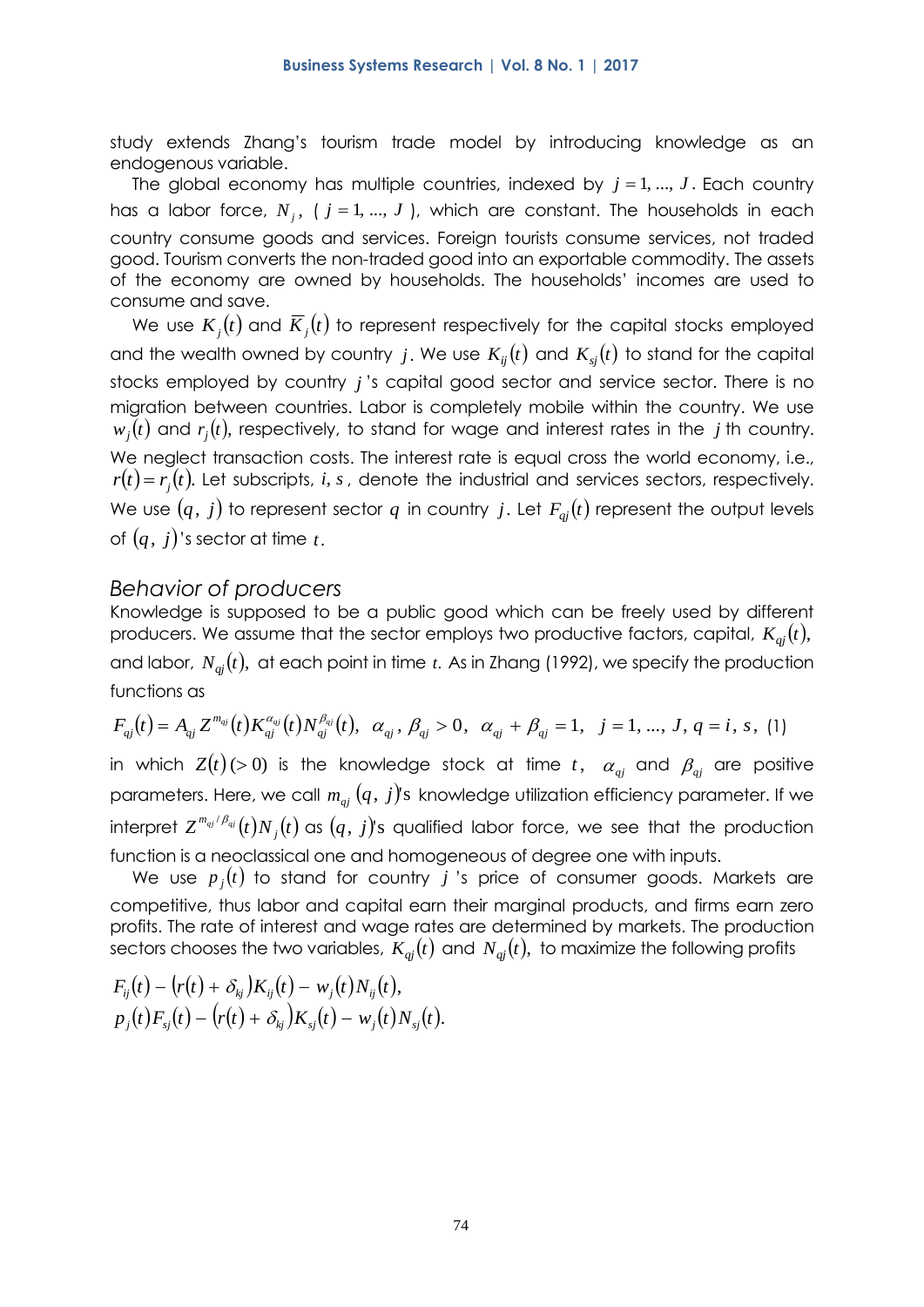The marginal conditions are given by

$$
r(t) + \delta_{kj} = \frac{\alpha_{ij} F_{ij}(t)}{K_{ij}(t)} = \frac{\alpha_{sj} p_j(t) F_{sj}(t)}{K_{sj}(t)}, \ \ w_j(t) = \frac{\beta_{ji} F_{ij}(t)}{N_{ij}(t)} = \frac{\beta_{sj} p_j(t) F_{sj}(t)}{N_{sj}(t)}, \tag{2}
$$

where  $\delta_{kj}$  is the depreciation rate of physical capital in country  $j.$  Many studies show that many factors affect location choice of firms in different ways (e.g. Lee et al., 1996; Henisz, 2000; Busse et al., 2007; Almazan et. al., 2007; De Beule et al., 2012; Colombo et al., 2014). For simplicity of analysis this study uses the margional conditions (2) to determine behaviour of the sectors.

### *Behavior of households*

Consumers choose consumption level of commodity, how much to travel, and how much to save. This study applies the approach to consumers' behavior proposed by Zhang in the early 1990s (Zhang, 1993, 2015). We use  $\bar{k}^{}_{j}(t)$  to represent the per capita wealth in country  $\,j.$  The representative household has the following current income

$$
y_j(t) = r(t)\overline{k}_j(t) + w_j(t). \tag{3}
$$

The variable  $y_j(t)$  is called the current income. We assume that selling and buying wealth can be conducted instantaneously without any transaction cost. The disposable income is

$$
\hat{\mathbf{y}}_j(t) = \mathbf{y}_j(t) + \bar{k}_j(t). \tag{4}
$$

The disposable income is distributed between saving and consumption. The consumer has the total amount of income  $\hat{y}_j$  to use for consumer goods,  $c_{\scriptscriptstyle{S}j}(t),$ capital goods,  $c_{ij}(t)$ , tourist consumption in country  $q\,$ ,  $\,c_{jq}(t)$ ,  $\,$  and savings,  $s_j(t)$ .

The total cost for touring countries is

$$
\sum_{q, q \neq j}^{J} (t_{jq} + p_q(t)c_{jq}(t))\overline{d}_{jq}(t),
$$

where  $\bar{d}_{jq}(t)$ , and  $p_q(t)c_{jq}(t)$  are respectively, the visit times from country  $j$  to country  $q$  , and consumption of country  $q$  's services by the tourist from country  $j$  .

The budget constraints are

$$
c_{ij}(t) + p_j(t)c_{sj}(t) + \sum_{q \neq j}^{J} p_q(t)d_{jq}(t) + s_j(t) = \hat{y}_j(t),
$$
\n(5)

where  $d_{jq}(t)\!=\!c_{jq}(t)\overline{d}_{jq}(t),$  We take on the following form of utility functions

$$
U_j(t) = c_{ij}^{\xi_{0j}}(t)c_{sj}^{\gamma_{0j}}(t)s_j^{\lambda_{0j}}(t)\prod_{q \neq j}^J d_{jq}^{\epsilon_{0jq}}(t), \ \xi_{0j}, \ \gamma_{0j}, \lambda_{0j} > 0, \ \epsilon_{0jq} \geq 0. \tag{6}
$$

in which  $\zeta_{0j}, \gamma_{0j}, \lambda_{0j},$  and  $\varepsilon_{0jq}$  are the elasticity of utilities of country  $j$ 's representative household with regard to industrial goods, services, saving, and travels to country *q*. We call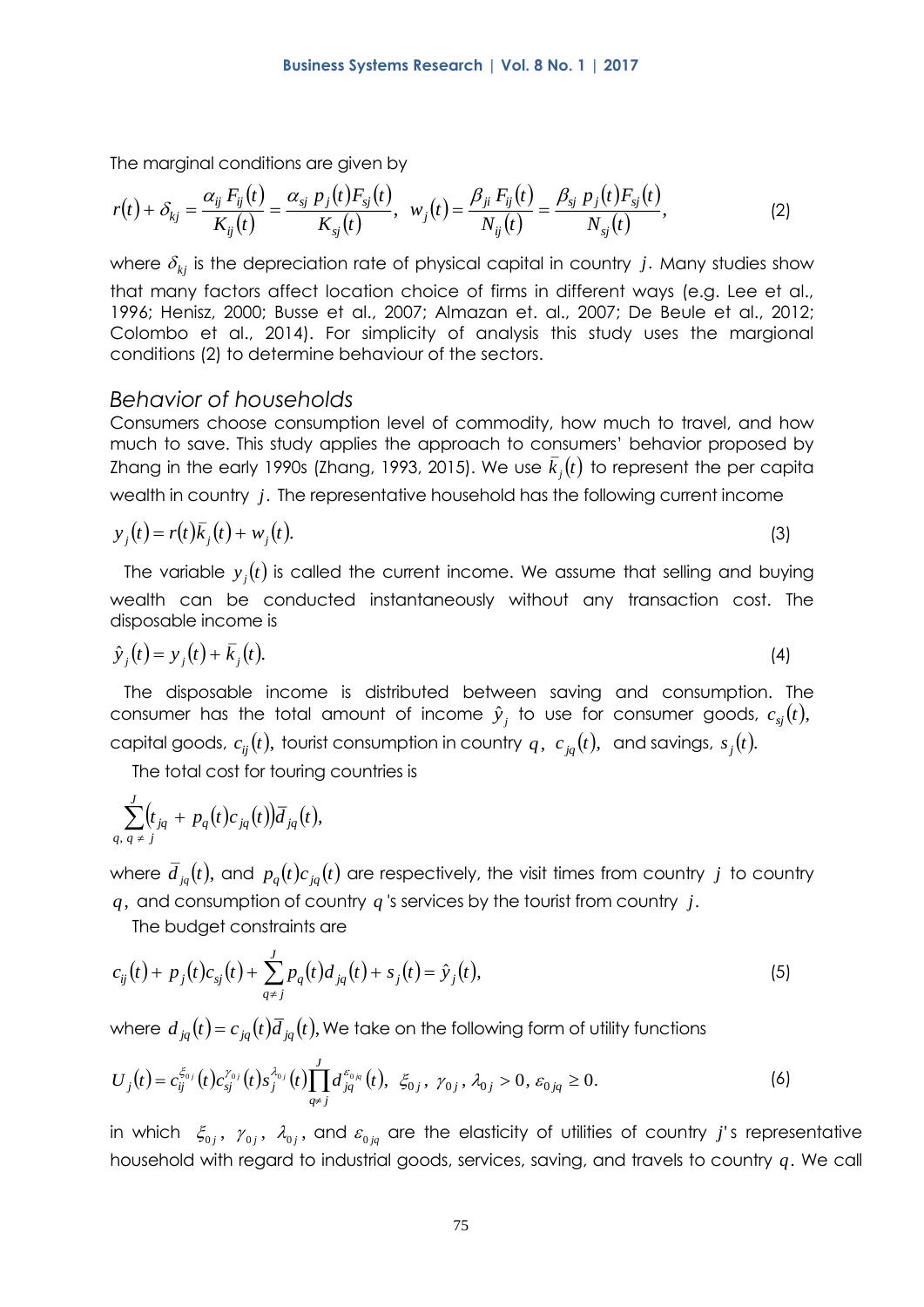$\xi_{0j}$ ,  $\gamma_{0j}$ ,  $\lambda_{0j}$ , and  $\varepsilon_{0jq}$ , respectively, the propensities to consume industrial goods, to consume services, to hold wealth, and to travel to country *q*.

Maximizing  $U_{_f}$  subject to budget (5) yields

$$
c_{ij}(t) = \xi_j \hat{y}_j(t), \ \ p_j(t)c_{sj}(t) = \gamma_j \hat{y}_j(t), \ \ s_j(t) = \lambda_j \hat{y}_j(t), \ \ p_q(t)d_{jq}(t) = \varepsilon_{jq} \hat{y}_j(t),
$$
  
 
$$
q \neq j, \ \ j, q = 1, .... J,
$$
 (7)

where

$$
\xi_j \equiv \rho_j \xi_{0j}, \ \gamma_j \equiv \rho_j \gamma_{0j}, \ \lambda_j \equiv \rho_j \lambda_{0j}, \ \varepsilon_{jq} \equiv \rho_j \varepsilon_{0jq}, \ \rho_j \equiv \frac{1}{\xi_{0j} + \gamma_{0j} + \lambda_{0j} + \sum_{q \neq j}^{J} \varepsilon_{0jq}}.
$$

These equations imply that there are positively proportional relations between the service consumption, consumption of the good and saving and the available income. We mention that in their study on tourism Schubert et al. (2009) apply the following isoelastic tourism demand function

$$
D_T(t) = a y_f^{\phi}(t) p^{-\varepsilon}(t),
$$

where  $\,{\mathit y}_{_{f}}(t)\,$  is the disposable income of foreign countries,  $\,\phi\,$  and  $\,\varepsilon$  are respectively the income and price elasticities of tourism demand. Our model is similar to the case of  $\phi = 1$  and  $\varepsilon = 1$ .

#### *The wealth dynamics*

According to the definition of  $s_j(t)$ , the wealth changes as follows

$$
\overline{k}_j(t) = s_j(t) - \overline{k}_j(t). \tag{8}
$$

The change in the wealth equals the saving minus the dissaving.

### *Full employment of capital and labor*

The total capital stocks utilized by country  $j,~K_j(t),$  is used for the two sectors. We have full employment of labor and capital as follows

$$
K_{ij}(t) + K_{sj}(t) = K_j(t), \quad N_{ij}(t) + N_{sj}(t) = N_j, \quad j = 1, ..., J.
$$
\n(9)

### *Balance conditions for global wealth*

The total capital stock employed by the production sectors equals the total wealth owned by all the countries

$$
\sum_{j=1}^{J} K_j(t) = \sum_{j=1}^{J} \bar{k}_j(t) N_j.
$$
 (10)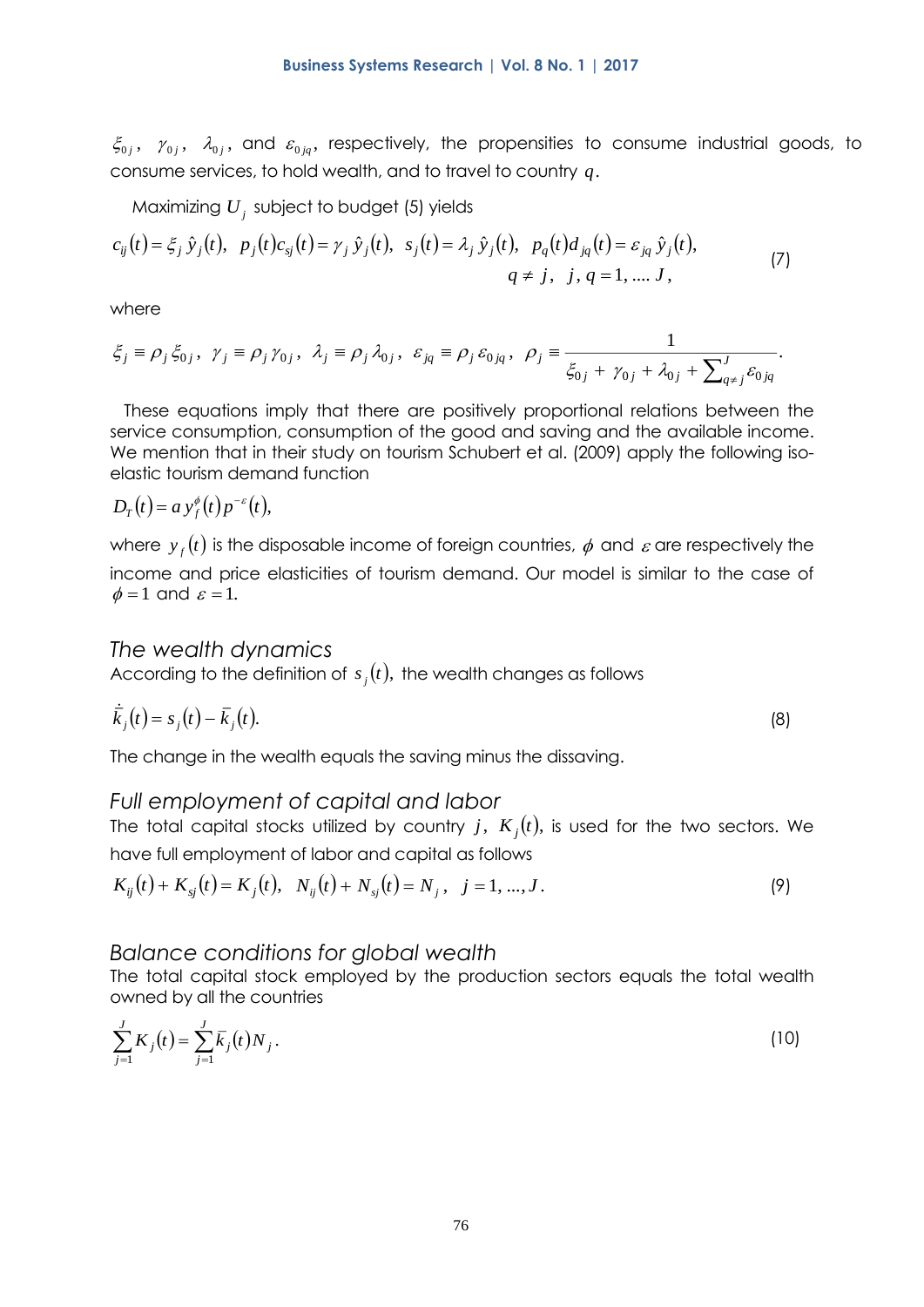#### *Equilibrium conditions for national consumer goods*  For each country, the demand for services is equal to the supply of services

$$
N_j c_{sj}(t) + \sum_{q \neq j}^{J} d_{qj}(t) N_q = F_{sj}(t). \tag{11}
$$

### *Knowledge creation*

Following Zhang (1992), we use knowledge as an international public good. We assume that knowledge growth is through Arrow's learning by doing (Arrow, 1962). We suggest the equation for knowledge growth as follows

$$
\dot{Z}(t) = \sum_{j=1}^{J} \left( \frac{\tau_{ij} F_{ij}(t)}{Z^{\varepsilon_{ij}}(t)} + \frac{\tau_{sj} F_{sj}(t)}{Z^{\varepsilon_{sj}}(t)} \right) - \delta_z Z(t), \qquad (12)
$$

in which  $\delta_{_z} \, (\geq 0)$  stands for the depreciation rate of knowledge, and  $\varepsilon_{_{qj}}$  and  $\tau_{_{qj}}$  are parameters. The parameters  $\tau_{\scriptscriptstyle qj}$  are non-negative. The term  $\tau_{\scriptscriptstyle i j} F(t)/Z^{\scriptscriptstyle \mathcal{E}_j}(t)$  $\tau_{ii} F(t)/Z^{\varepsilon_{ij}}(t)$  implies the contribution to knowledge accumulation through learning by doing by country *j*'*<sup>s</sup>* capital good sector. To explain this term, consider that knowledge has the following relation with country *j*'*s* total industrial output during some period

$$
Z(t) = a_1 \left\{ \int_0^t F_j(\theta) d\theta \right\}^{a_2} + a_3
$$

in which  $a_1,\,a_2$  and  $a_3$  are positive parameters. The knowledge accumulation through learning by doing exhibits decreasing (increasing) returns to scale in the case of  $a_{\scriptscriptstyle 2}$  < (>) 1 . Take the derivatives of the equation

$$
\dot{Z}(t) = \frac{\tau_{ij} F_j(t)}{Z^{\varepsilon_{ij}}(t)}
$$

where  $\tau_{ij} \equiv a_1 a_2$  and  $\varepsilon_{ij} \equiv 1 - a_2$ .

We thus built the dynamic growth model. The model includes distributions of income and wealth, consumption and labor distribution, international patterns of tourism, and capital and knowledge accumulation as endogenous variables. The rest of the paper examines dynamic behavior of the system.

# **The Dynamics and Equilibrium**

The global economy has any number of national economies countries. Both wealth and knowledge change over time. We have nonlinear and differential equations to describe the motion of wealth and knowledge. It is almost impossible to analytically solve such nonlinear differential equations. This study relies on computer simulation to plot the motion of the dynamic system. First we provide a computational procedure to plot the motion of the global economy. Before showing the result, we have a new variable  $z_1(t)$ 

$$
z_1(t) \equiv \frac{r(t) + \delta_{k1}}{w_1(t)}.
$$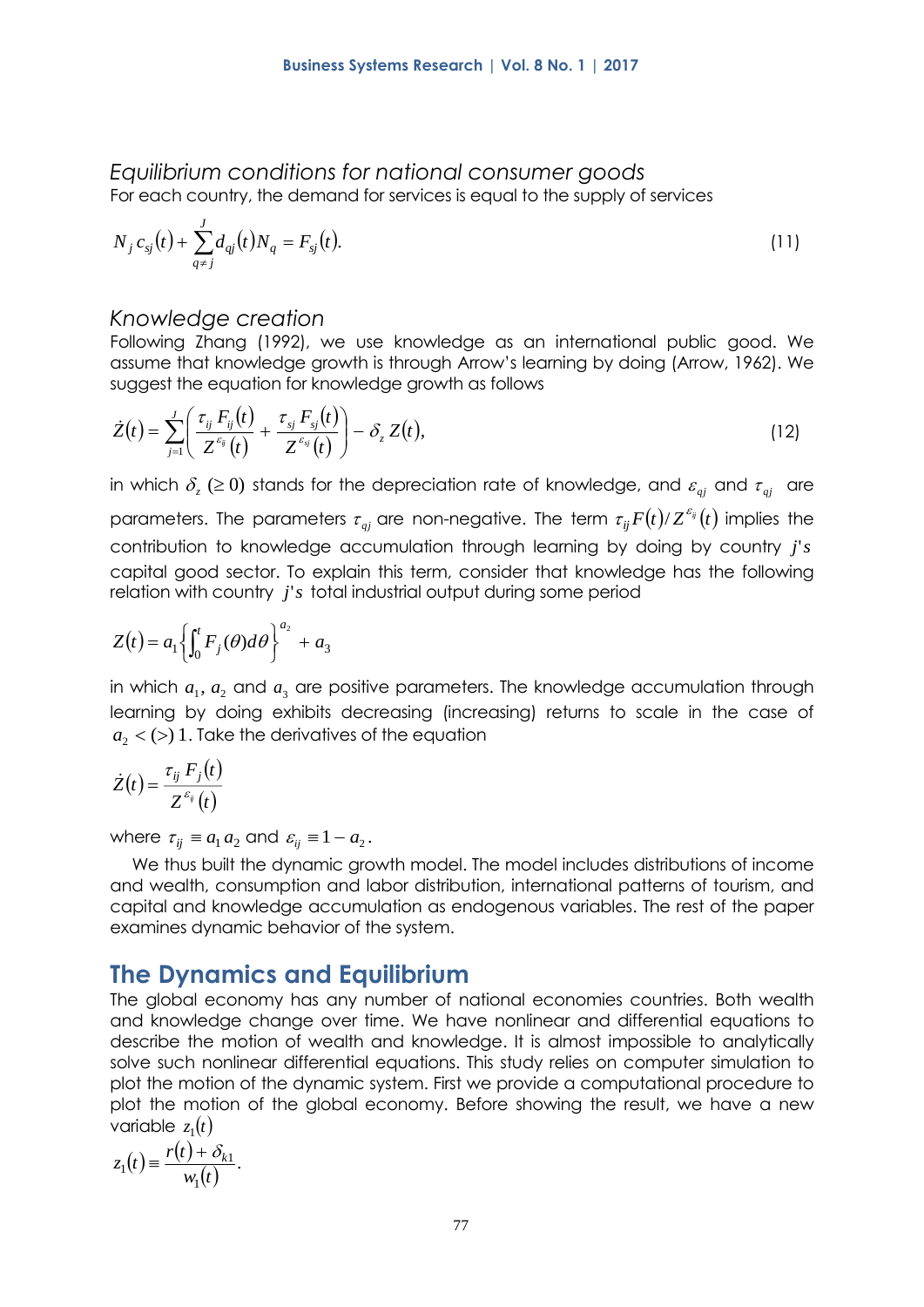### *Lemma*

The motion of the economic system is determined by  $J+1$  differential equations with  $\{z_1(t),\ \{\overline{k}_j(t)\},$  and  $Z(t),$  where  $\{\overline{k}_j(t)\}$   $\equiv$   $\big(\overline{k}_2(t),$   $\cdots$  ,  $\overline{k}_J(t)\big)$  and as the variables

$$
\dot{z}_1(t) = \Phi_1(z_1(t), \{\overline{k}_j(t)\}, Z(t)), \n\dot{\overline{k}}_j(t) = \Phi_j(z_1(t), \{\overline{k}_j(t)\}, Z(t)), \quad j = 2, ..., J, \n\dot{Z}(t) = \Lambda(z_1(t), \{\overline{k}_j(t)\}, Z(t)),
$$
\n(13)

in which  $\Phi_j(t)$  and  $\Lambda(t)$  are unique functions of  $z_1(t),\,\,\{\overline{k}_j(t)\},$  and  $Z(t),$  defined in the appendix. At any point in time the other variables are unique functions of  $z_1(t), \,\,\overleftarrow{k}_j(t)\},$ and  $Z(t)$  by the following procedure:  $r(t)$  by (A2)  $\rightarrow w_j(t)$  by (A4)  $\rightarrow p_j(t)$  by (A5)  $\rightarrow$  $\bar{k_{1}}(t)$  by (A15)  $\;\rightarrow$   $\hat{y}_{j}(t)$  by (A8)  $\rightarrow$   $c_{ij}(t),\;$   $c_{sj}(t),\;$   $d_{jq}(t)$  and  $s_{j}(t)$  by (7)  $\rightarrow$   $N_{sj}(t)$  by (A9)  $\rightarrow$   $N_{ij}(t)$  by (A10)  $\rightarrow$   $K_{sj}(t)$  and  $K_{ij}(t)$  by (A1)  $\rightarrow$   $K_{j}(t)$  by (9)  $\rightarrow$   $F_{ij}(t)$  and  $F_{sj}(t)$  by the definitions  $\rightarrow$   $K(t)$  =  $\sum_{j=1}^{J} K_j(t)$ .  $K(t) = \sum_{j=1}^{k} K_j(t)$ 

The lemma enables us to plot the motion of the economic system with any number of national economies. It should be remarked that we don't provide the explicit functional forms of (13) as the expressions are tedious. We simulate the model by specifying the parameter values as follows

$$
N_1 = 10, N_2 = 20, N_3 = 60, A_{i1} = 1.2, A_{i2} = 1, A_{i3} = 0.8, A_{s1} = 1.1, A_{s2} = 0.9, A_{s3} = 0.7, \nm_{i1} = 0.4, m_{i2} = 0.2, m_{i3} = 0.1, m_{s1} = 0.4, m_{s2} = 0.2, m_{s3} = 0.1, \delta_z = 0.06, \tau_{i1} = 0.02, \varepsilon_{i1} = 0.01, \tau_{i2} = 0.01, \varepsilon_{i2} = 0.4, \tau_{i3} = 0.01, \varepsilon_{i3} = 0.04, \alpha_{i1} = 0.31, \alpha_{i2} = 0.33, \alpha_{i3} = 0.32, \alpha_{s2} = 0.32, \alpha_{s3} = 0.36, \delta_{k1} = 0.05, \alpha_{s1} = 0.33, \delta_{k2} = 0.04, \delta_{k3} = 0.045, \lambda_{01} = 0.7, \gamma_{01} = 0.15, \n\xi_{01} = 0.1, \varepsilon_{012} = 0.002, \varepsilon_{012} = 0.007, \lambda_{02} = 0.65, \gamma_{02} = 0.07, \xi_{02} = 0.12, \varepsilon_{021} = 0.004, \n\varepsilon_{023} = 0.008, \lambda_{03} = 0.6, \gamma_{03} = 0.08, \xi_{03} = 0.15, \varepsilon_{031} = 0.004, \varepsilon_{032} = 0.008.
$$
\n(14)

Country 1, 2 and 3's populations are respectively 10, 20 and 60. Country 3 has the largest population. Country 1's total productivities of the two sectors,  $A_{i1}$  and A<sub>s1</sub>, are highest, country 2's second and Country 3's lowest. Country 1 utilizes knowledge mostly effectively; country 2 next and country 3 utilizes knowledge lest effectively. We assume that the capital good sectors make contribution to knowledge with decreasing returns to scale. We neglect possible contributions to knowledge growth by the service sectors. The values of the parameters,  $\alpha_{_j},$  in the Cobb-Douglas productions are specified near 0.3. Country 1 's propensity to save is 0.7, country 2 's propensity to save is 0.65, and country 3 's propensity to save is 0.6. We specify the depreciation rates of physical capital near 0.05. Countries vary in their propensities to consume tourism between countries. Many empirical studies on income elasticity of tourism demand (Syriopoulos, 1995; Lanza et al., 2003), and price elasticities (Gaŕin-Mũnos, 2007). We have the following initial conditions

$$
z_1(0) = 0.0065
$$
,  $\bar{k}_2(0) = 15$ ,  $\bar{k}_3(0) = 4.5$ ,  $Z(0) = 49$ . (15)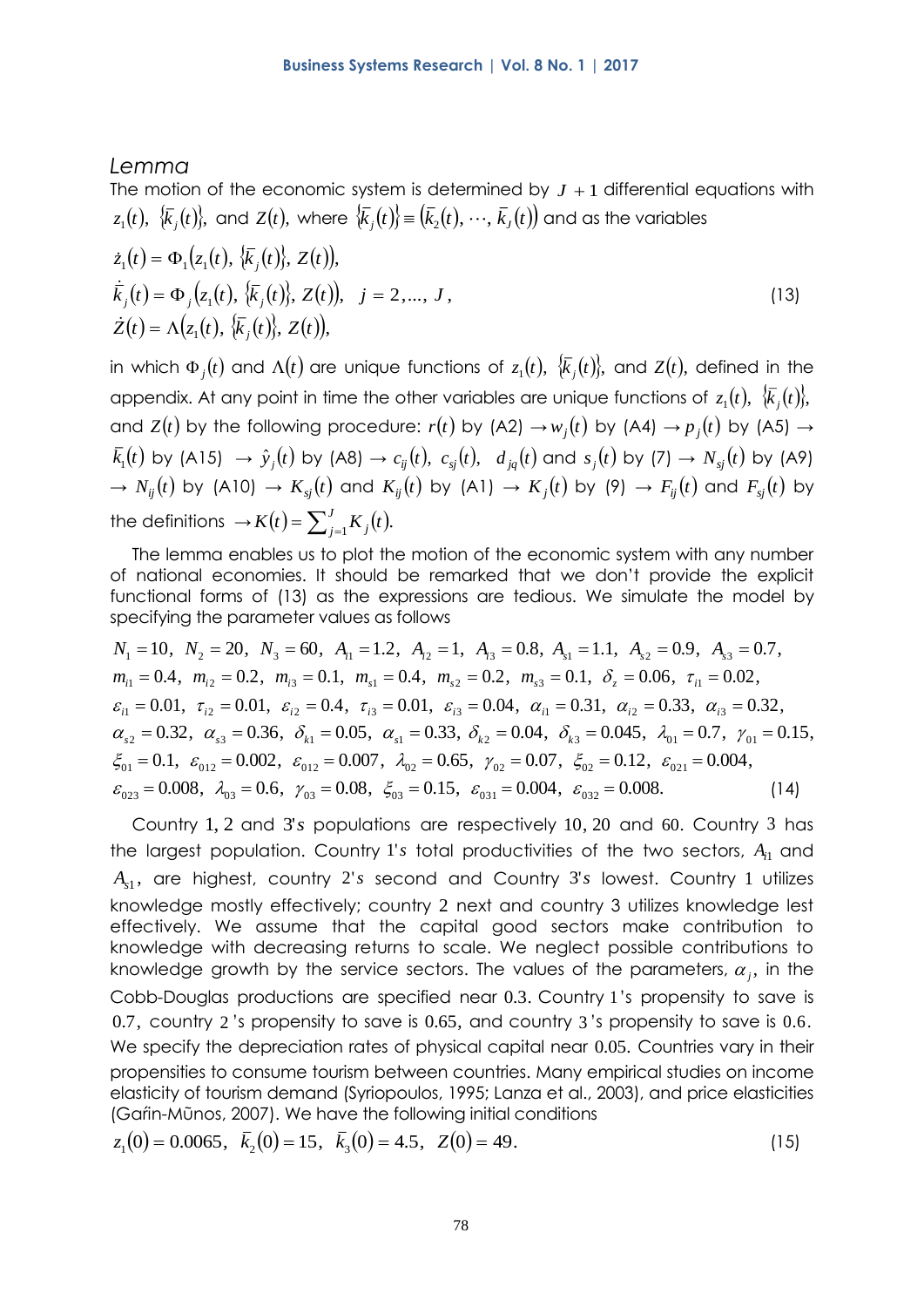The motion of the system is given in Figure 1. In Figure 1 each country's total product and the global product are defined as follows

$$
Y_j(t) = F_{ij}(t) + p_j(t)F_{sj}(t), \ \ Y(t) = \sum_{j=1}^J Y_j(t).
$$

The global product falls and rises. The knowledge rises and the global wealth falls. The three countries' total products and capital stocks employed by the three countries also fall. The other variables are plotted in Figure 1.

#### *Figure 1*

The Motion of the Global Economy



From Figure 1 we observe that all the variables become stationary in the long term. The simulation results hint on the existence of a stable equilibrium point. Following the lemma under (14), we calculate the equilibrium values of the variables as follows

 $Y = 561.3$ ,  $K = 1408.3$ ,  $Z = 51.1$ ,  $r = 0.059$ ,  $Y_1 = 205.9$ ,  $Y_2 = 116.5$ ,  $Y_3 = 238.9$ ,  $K_1 = 596.3$ ,  $K_2 = 383.9$ ,  $K_3 = 428.1$ ,  $F_{i1} = 142.4$ ,  $F_{i2} = 77.1$ ,  $K_{s3} = 161.3, N_{s1} = 3.02, N_{s2} = 6.84, N_{s3} = 20.2, p_1 = 1.01, p_2 = 1.14,$  $N_{i3} = 39.85$ ,  $F_{s1} = 63.2$ ,  $F_{s2} = 34.5$ ,  $F_{s3} = 144.1$ ,  $K_{s1} = 191.98$ ,  $K_{s2} = 127.2$ ,  $F_{i3} = 86.8$ ,  $K_{i1} = 40.3$ ,  $K_{i2} = 256.6$ ,  $K_{i3} = 266.8$ ,  $N_{i1} = 6.98$ ,  $N_{i2} = 13.2$ ,  $p_3 = 1.06$ ,  $w_1 = 14.08$ ,  $w_2 = 3.92$ ,  $w_3 = 1.48$ ,  $\bar{k}_1 = 83.81$ ,  $\bar{k}_2 = 15.6$ ,  $\bar{k}_3 = 4.3$ ,  $c_{i1} = 11.97$ ,  $c_{i2} = 2.88$ ,  $c_{i3} = 1.08$ ,  $c_{s1} = 5.96$ ,  $c_{s2} = 1.47$ ,  $c_{s3} = 0.54$ ,  $d_{12} = 0.21$ ,  $d_{13} = 0.79$ ,  $d_{21} = 0.01$ ,  $d_{23} = 0.18$ ,  $d_{31} = 0.03$ ,  $d_{32} = 0.05$ .

It is straightforward to calculate the values of the four eigenvalues as follows  $\{-0.22, -0.18, -0.12, -0.02\}.$ 

The eigenvalues are real and negative. This implies the existence of a locally stable equilibrium point. This means that we can effectively conduct comparative dynamic analysis. We now study what will happen to the global economy when some parameters are changed.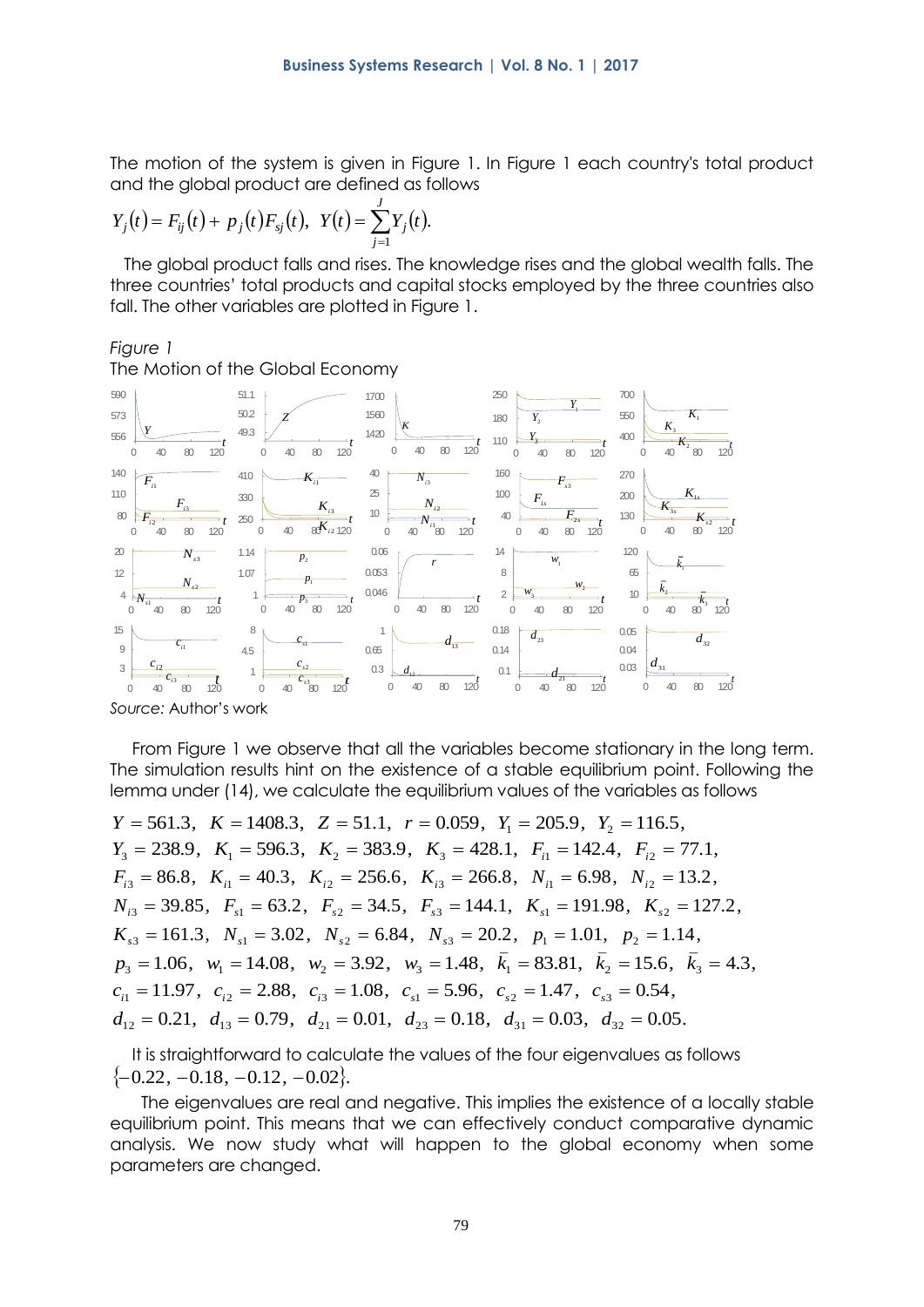# **Comparative Dynamic Analysis**

This section is studies effects of changes in some parameters. The lemma makes it easy to calibrate the motion of all the variables as it gives a computational procedure. It is straightforward to study effects of change in any parameter on transitory processes and stationary states of all the variables. We use variable  $\Delta x_j(t)$  to stand for the change rate of the variable,  $x_j(t)$ , in percentage due to changes in the parameter value.

### *An improvement in country 1's knowledge utilization efficiency in the capital good sector*

We first examine what happens to the motion of the global economy if country 1's knowledge utilization efficiency in the capital good sector is improved as follows:  $m_{\!\scriptscriptstyle 1}\!: 0.4 \Rightarrow 0.41.$  The simulation results are plotted in Figure 2.

### Figure 2

An Improvement in Country 1's Knowledge Utilization Efficiency



*Source:* Author's work

As sector  $(i, 1)$  uses knowledge more effectively, the sector's output is improved and country 1's wage rate is improved. Sector  $(i,1)$  employs more labor and more capital stock. Sector  $(s,1)$  employs less labor. The output level and capital of sector  $(s,1)$  are lowered initially and are enhanced in the long term. The labor distribution in country 2 is slightly affected. Some of labor is shifted from the capital good sector to the service sector in country 3. The output levels and capital inputs of the two sectors are all enhanced in the long term in countries 2 and 3. The global product, knowledge stock and wealth are all augmented. Country 1 produces more and uses more capital stocks. Country 2 (3) produces less and uses less capital stocks initially and produces more and uses more capital stocks in the long term. In the long term all countries' total products are increased. The price of service in country 1 is increased and the prices of services in countries 2 and 3 are slightly affected. The rate of interest rises initially and falls in the long term. The representative household in country 1 initially has less wealth, consumes less goods and services, travels less to the other two countries; in the long term the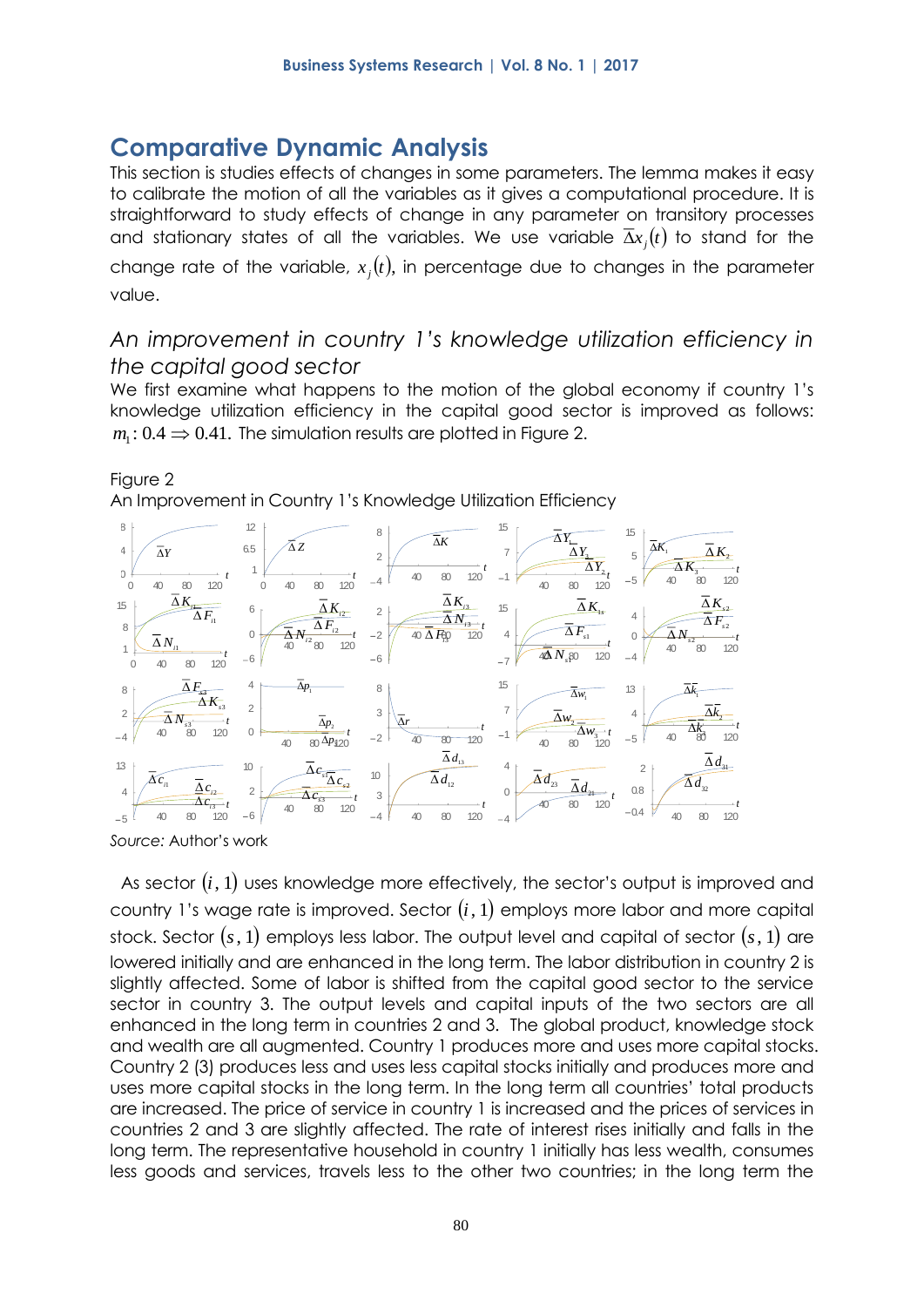household has more wealth, consumes more goods and services, travels more to the other two countries. The representative household in country 2 (3) has more wealth and consumes more goods and services. The household in country 2 travels more to country 3 and less to country 1. The household in country 3 travels less to the other two countries initially and in the long term travels more to the other two countries.

### *The household in country 1 increasing the propensities to travel*

We now study what will happen to the global and national economies when country 1's household increase the propensities to travel to country 2 and 3 as follows:  $\varepsilon_{012}$ :  $0.002$   $\Rightarrow$   $0.003$  and  $\varepsilon_{012}$ :  $0.007$   $\Rightarrow$   $0.008$ . The simulation results are plotted in Figure 3.

As country 1's household augments the propensities to tour the other two countries, the households of country 1 travel more to the other two countries. Sectors  $(s,2)$  and  $\left( \text{s} , \text{3} \right)$  enhance their outputs and employ more labor and capital stocks. Sectors  $\left( \text{i} , \text{2} \right)$ and  $(i,3)$  lower their outputs and employ less labor and capital stocks. It should be noted that as we omit possible contributions to knowledge growth from the service sectors, the knowledge stock does not rise as the output levels of the service sectors are enhanced. The knowledge stock is slightly affected. The global product rises initially and falls slightly in the long term. The global capital and capital stocks employed by the three economies are all reduced. Country 3's national product is increased and the other two countries' national products are reduced. The rate of interest is enhanced in association with falling capital stocks. The wage rates are reduced and prices of services are slightly affected. Sector  $(s,1)$  reduces the output and employs less labor and capital stocks. Sector  $(i, 1)$  increases the output, and employs more labor and more capital stocks. All the households have less wealth and consume less goods and services. The households from countries 2 and 3 travel less to any other country.



Figure 3

*Source:* Author's work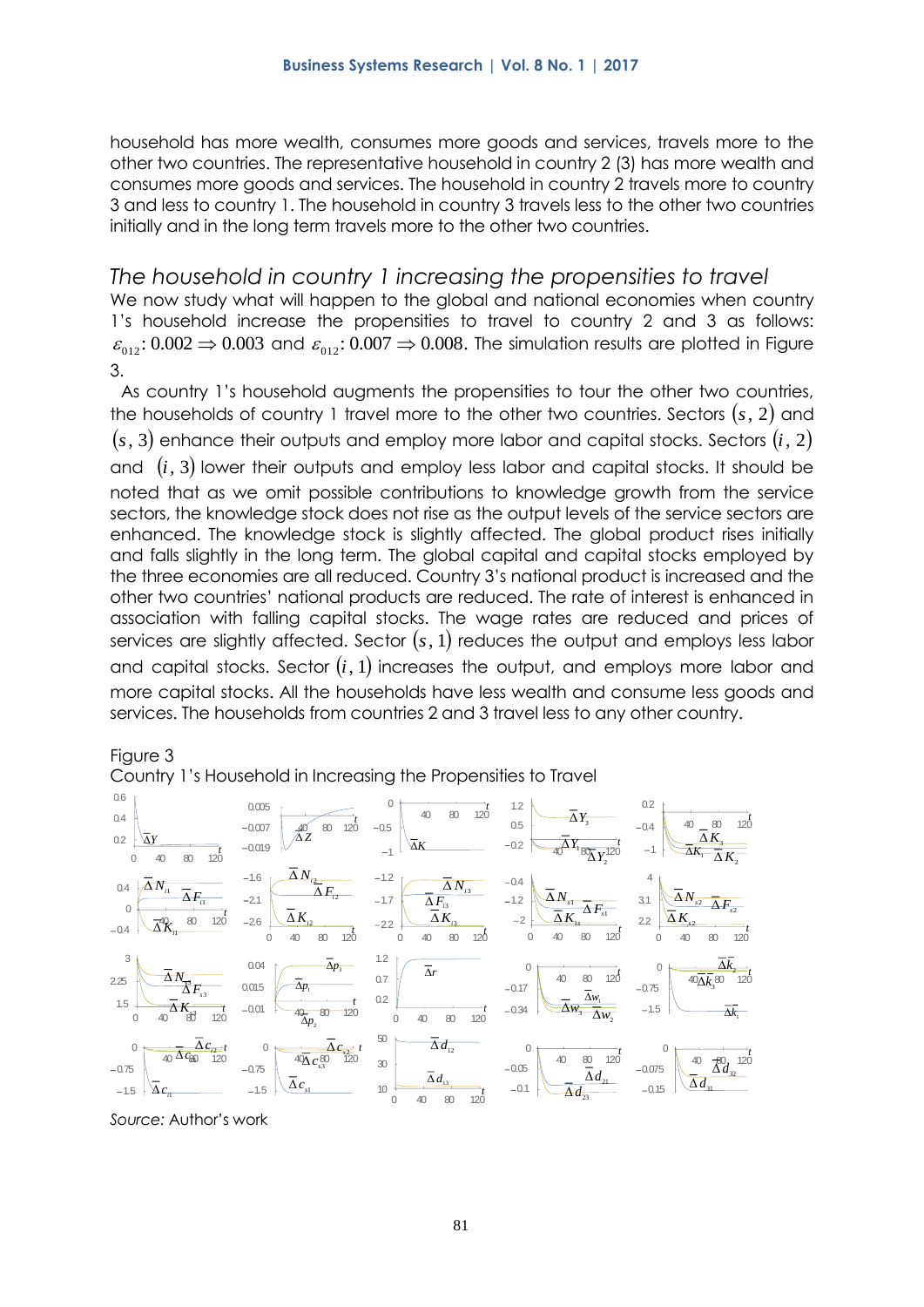### *An improvement in country 1's learning by doing efficiency*

We now study what will happen to the global and national economies when country 1's learning by doing efficiency is improved as follows:  $\tau_{i1}$ : 0.02  $\Rightarrow$  0.022. The simulation results are plotted in Figure 4. Comparing Figures 2 and 4, we see that the effects are similar. As sector  $\left( i,1\right)$  makes more effectively to knowledge growth via learning by doing, the knowledge stock is augmented. The global product and global wealth are increased. Each country has more total product and uses more capital stocks. The output levels of all the sectors are enhanced. Each household has more wealth, consumes more goods and services, and travels more to the other countries.

#### Figure 4

An Improvement in Country 1's Learning by Doing Efficiency



*Source:* Author's work

### *Country 3's return to scale being enhanced*

We now study what will happen to the global and national economies when country 3's return to scale is enhanced as follows:  $\varepsilon_{_{l3}}$ :  $0.4 \Rightarrow 0.3.$ 

The simulation results are plotted in Figure 5. The wage rates in all the countries are increased. The rate of interest rises initially and falls in the long term. The price of service in country 2 rises and the prices of services in the other two countries fall. The knowledge stock is augmented. The global product and global wealth are increased. Each country has more total product and uses more capital stocks. The output levels of all the sectors are enhanced. Each household has more wealth, consumes more goods and services, and travels more to the other countries.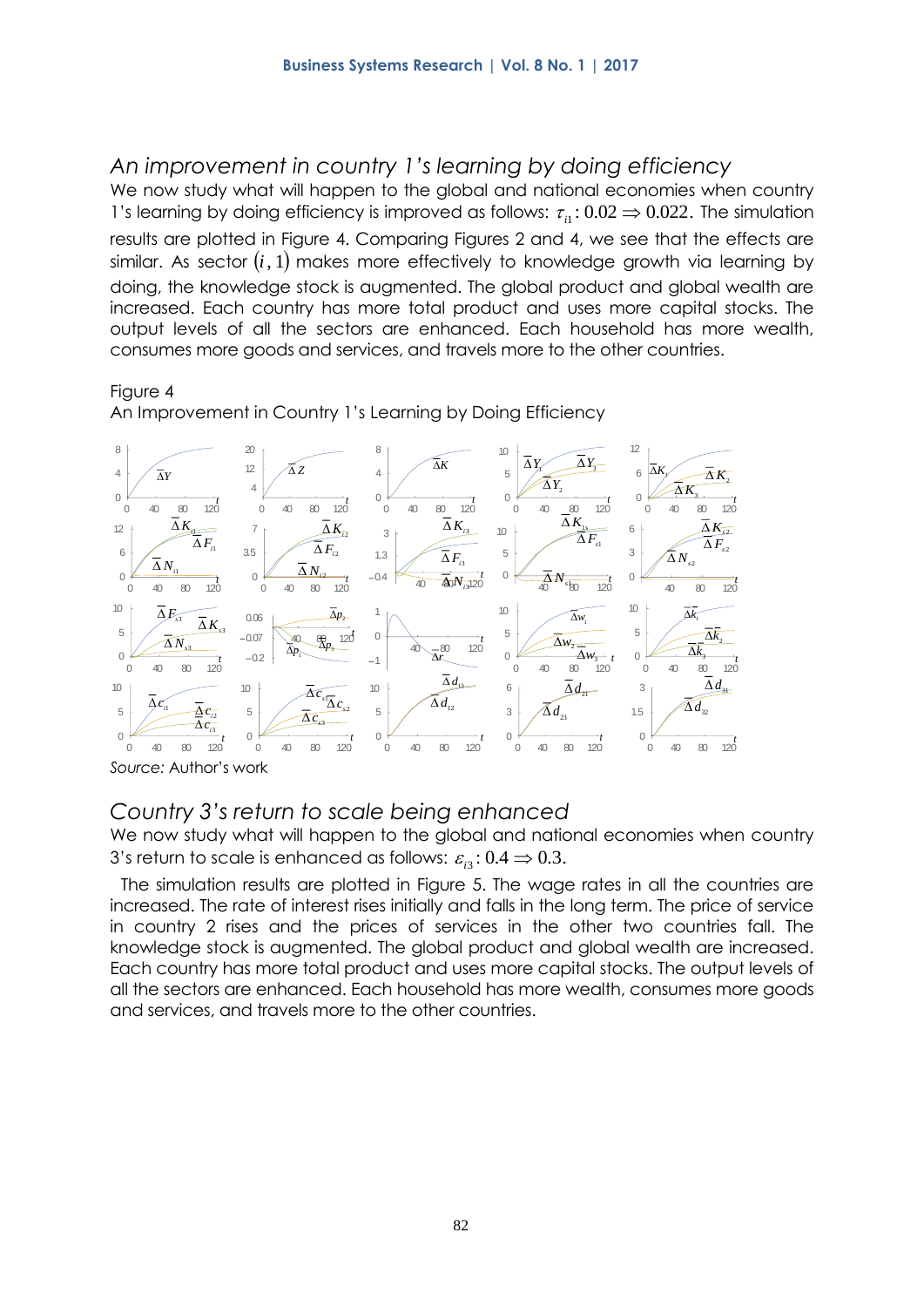

Source: Author's work

### *Country 3's population being increased*

We now study how the motion of the global economy is affected when if country 3's population is increased as follows:  $N_3:60 \Rightarrow 65.$  The simulation results are plotted in Figure 6.





The knowledge stock is slightly affected. The global product and wealth are enhanced. Country 3's total product and capital stocks are increased, and the other two countries' total products and capital stocks are reduced. Country 3 increases the output level and employs more the input factors, and the other two countries reduce the output levels and employ less the input factors. The countries' output levels and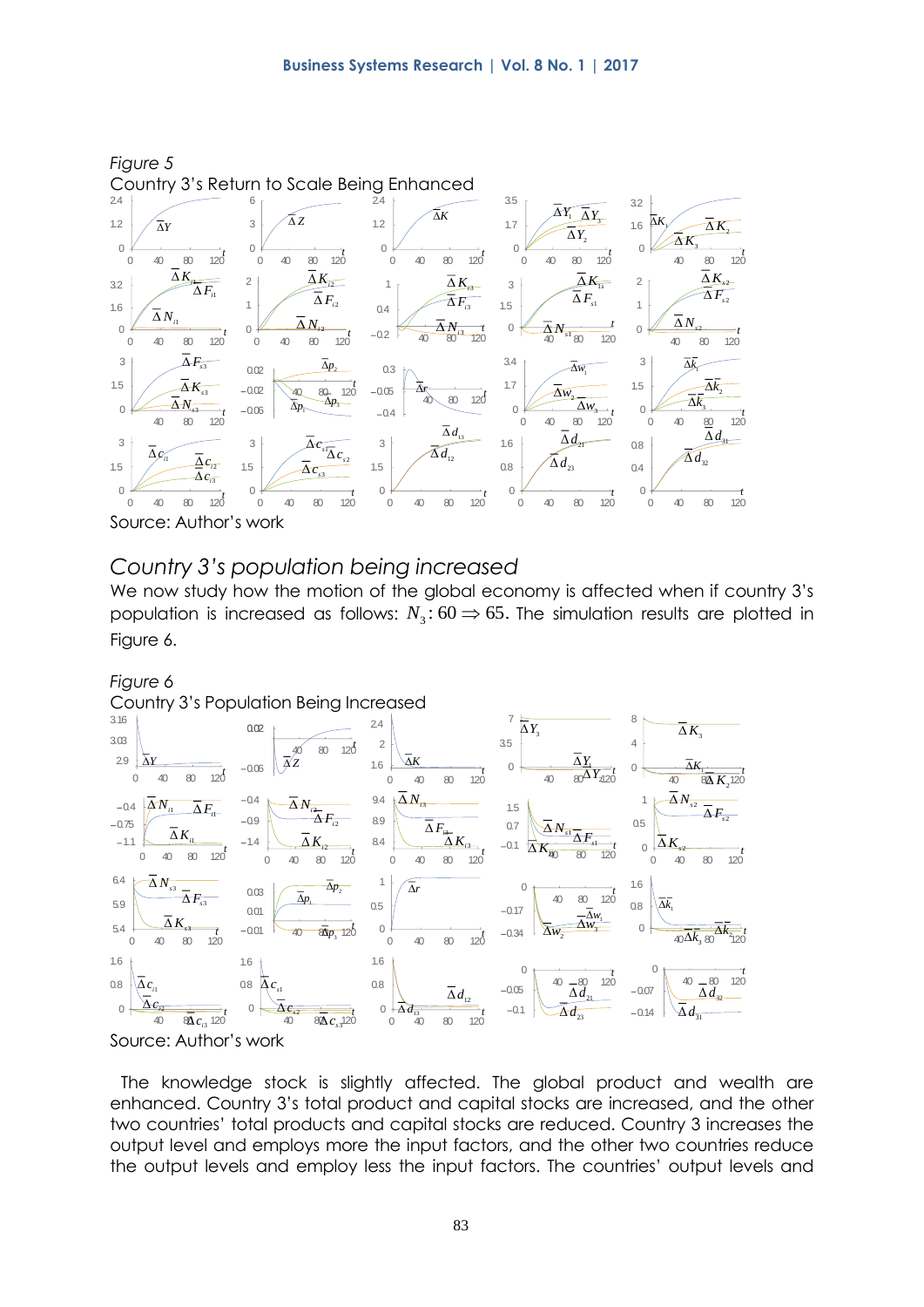labor force of the service sectors are increased. The rate of interest rises in tandem with falling in the wage rates. The prices of the services are slightly affected. The household of country 3 (2) has less wealth, consumes less goods and services, and travels less to the other two countries. The household of country 1 has more wealth, consumes more goods and services, and travels more to the other two countries. We see that as country 3 increases its population, in macroeconomic level country 3 benefits and the other two countries lose; in microeconomic level the household in country 1 benefits, and the household in country 2 (3) loses.

### *Country 1's population being increased*

We now study how the motion of the global economy is affected when if country 1's population is increased as follows:  $N_{\rm l}$ :10  $\Rightarrow$  11. The simulation results are plotted in Figure 7. Comparing Figures 6 and 7, we see that different from the rise in country 3's population, as country 1's population is increased, all the households in the global economy benefit. This occurs as country 1 has highest knowledge utilization efficiency and is most efficient in learning by doing.



Country 3's Population Being Increased



Source: Author's work

### *A rise in country 1's propensity to save*

We now deal with the effects of the following rise in country 1's propensity to save:  $\lambda_{01}\!\!:\,0.7$   $\Rightarrow$   $0.72.$  The simulation results are plotted in Figure 8. As country 1's propensity to save is increased, in the long term all the households benefit. In the global economy with endogenous knowledge, a rise in the country's propensity will not only increase other countries' consumption levels but also the country's consumption levels in the long term.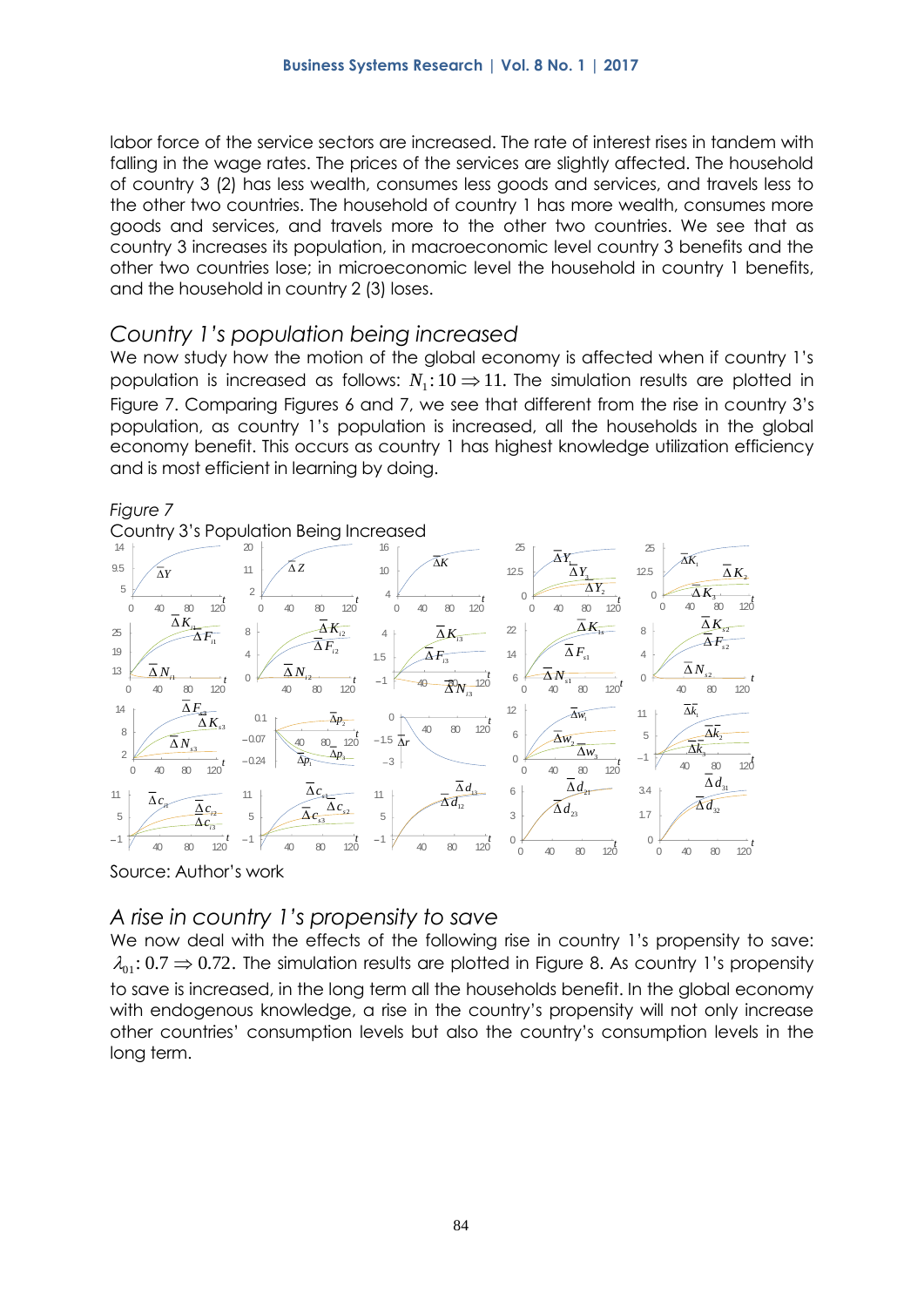

*Figure 8*  A Rise in Country 1's Propensity to Save

Source: Author's work

# **Concluding Remarks**

This study introduced endogenous knowledge into a multi-country growth model with trade and tourism proposed by Zhang. We modelled a dynamic interaction among economic growth, structural change, knowledge accumulation, international trade and tourist flows. The model was built on the basis of Arrow's learning by doing, the Solow growth model, the Uzawa two-sector model, and the Oniki-Uzawa trade model. Capital accumulation is through saving, while knowledge is through learning by doing. The model is unique in this type of neoclassical growth trade models in that it introduces endogenous tourism the general equilibrium trade model with endogenous wealth and knowledge. We first built the multi-growth growth model with endogenous knowledge and tourism. Then we demonstrated that the motion of the *J* -country world economy can be described by  $J+1$  differential equations. We also simulated the global economy with three countries, showing that the world dynamics has a unique equilibrium. We carried out comparative dynamic analysis with regard to one country's knowledge utilization efficiency, the efficiency of learning by doing, the propensity to save, the propensity to tour other countries, and the population. The analyses provide some insights into interdependence between growth, trade, tourism, wealth accumulation, and knowledge growth. For instance, the simulation shows that when a country's the propensities to travel to the other two countries are enhanced, the households of the country travel more to the other two countries; the three countries' economic structures are changed; the global product falls in the long term; the global capital and capital stocks employed by the three economies are all reduced and the rate of interest rises; different national products are affected differently; the wage rates are reduced and prices of services are slightly affected; all the households have less wealth and consume less goods and services. The households from the other two countries travel less to any other country. Our model can be extended and generalized in different directions. For instance, it is significant to examine behavior of the dynamic system when the utility functions or/and production functions are taken on other forms. The Solow model and Uzawa two-sector growth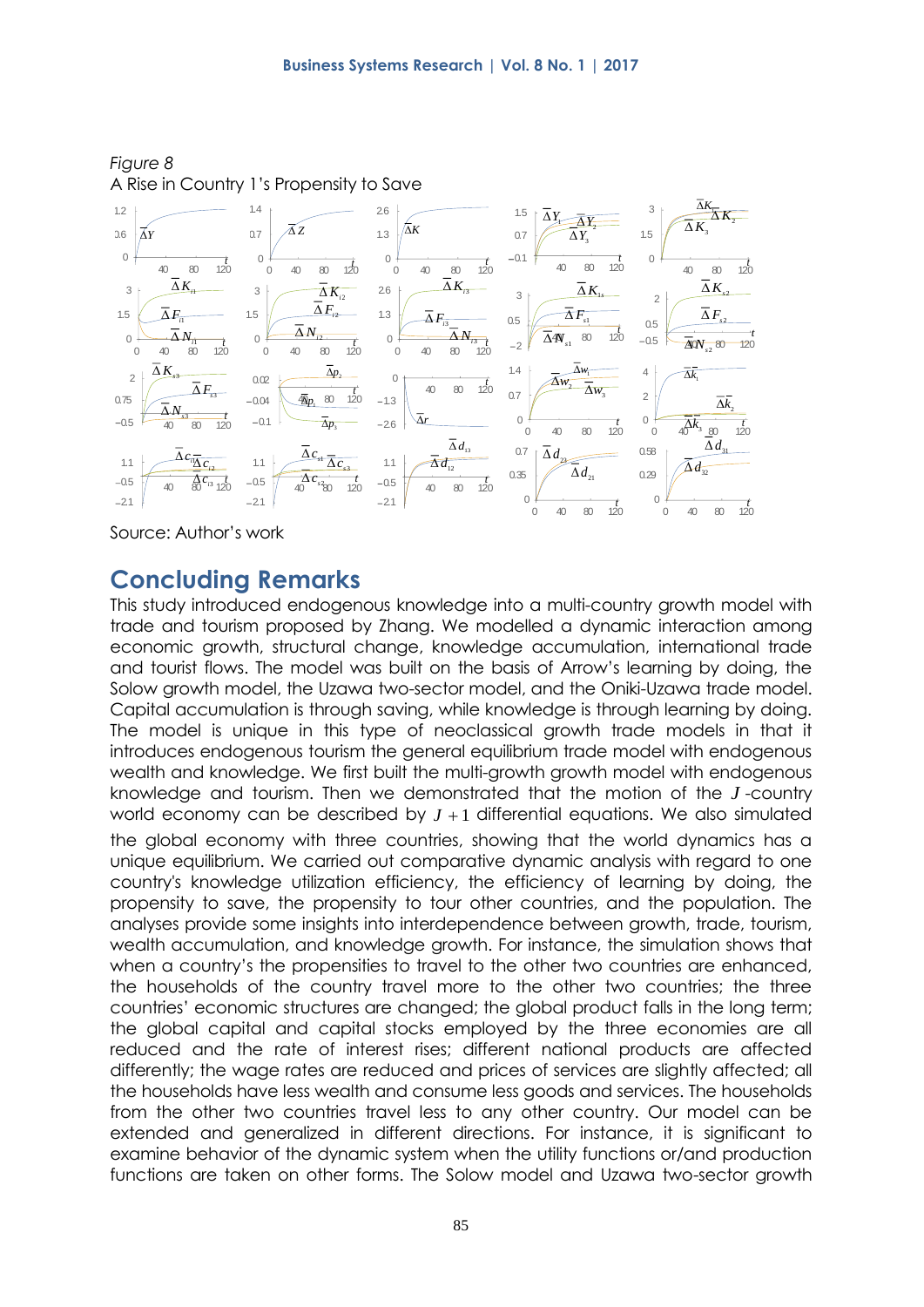models are the two key models in the neoclassical economic growth theory and the Oniki-Uzawa growth model is a main key model of global economic dynamics with capital accumulation. These models have been generalized and extended in different ways. We only take account of learning by doing in knowledge accumulation. We may also introduce research and education into the model.

# **References**

- 1. Agénor, P. R. (2004), "Does globalization hurt the poor?", International Economics and Economic Policy, Vol. 1 No 1, pp. 21-51.
- 2. Aghion, P., Blundell, R., Griffith, R., Howitt, P., Prantl, S. (2009), "The effects of entry on incumbent innovation and productivity", The Review of Economics and Statistics, Vol. 91 No. 1, pp. 20-32.
- 3. Aghion, P., Howitt, P. (1992), "A model of growth through creative destruction", Econometrica, Vol. 60 No. 2, pp. 323-351.
- 4. Almazan, A., DeMotta, A., Titman, S. (2007), "Firm location and the creation and utilization of human capital", Review of Economic Studies, Vol. 74 No. 4, pp. 1305- 1327.
- 5. Arrow, K. J. (1962), "The economic implications of learning by doing", Review of Economic Studies, Vol. 29 No. 3, pp. 155-173.
- 6. Benhabib, J., Spiegel, M. (1994), "The role of human capital in economic development evidence from aggregate cross-country data", Journal of Monetary Economy, Vol. 34 No. 2, pp. 143-173.
- 7. Bhagwati, J. N. (1991). International Trade Selected Readings, Mass., Cambridge, MIT Press.
- 8. Blake, A., Sinclair, M. T., Campos, J. A. (2006), "Tourism productivity Evidence from the United Kingdom", Annals of Tourism Research, Vol. 33 No. 4, pp. 1099-1120.
- 9. Brecher, R. A., Chen, Z. Q., Choudhri, E. U. (2002), "Absolute and comparative advantage, reconsidered: The pattern of international trade with optimal saving", Review of International Economics, Vol. 10 No. 4, pp. 645-656.
- 10. Burmeister, E., Dobell, A. R. (1970). Mathematical Theories of Economic Growth, London, Collier Macmillan Publishers.
- 11. Busse, M., Hefeker, C. (2007), "Political risk, institutions and foreign direct investment", European Journal of Political Economy, Vol. 23 No. 2, pp. 397-415.
- 12. Chao, C. C., Hazari, B. R., Laffargue, Y. P., Yu, E. S. H. (2009), "A dynamic model of tourism, employment, and welfare: The case of Hong Kong", Pacific Economic Review, Vol. 14 No. 2, pp. 232-245.
- 13. Chari, V. V., Hopenhayn, H. (1991), "Vintage human capital, growth, and the diffusion of new technology", The Journal of Political Economy, Vol. 99 No. 6, pp. 1142-1165.
- 14. Colombo, L., Dawid, H. (2014), "Strategic Location choice under dynamic oligopolistic competition and spillovers", Journal of Economic Dynamics & Control, Vol. 48, No. November, pp. 288-307.
- 15. Copeland, B. R. (1991), "Tourism, welfare and de-industrialization in a small open economy", Economica, Vol. 58 No. 232, pp. 515-529.
- 16. Corden, W. M., Neary, J. P. (1982), "Booming sector and de-industrialization in a small open economy", Economic Journal, Vol. 92 No. 368, pp. 825-848.
- 17. De Beule, F., Duanmu, J. L. (2012), "Locational determinants of internationalization: A firm-level analysis of Chinese and Indian acquisitions", European Management Journal, Vol. 30 No. 3, pp. 264-277.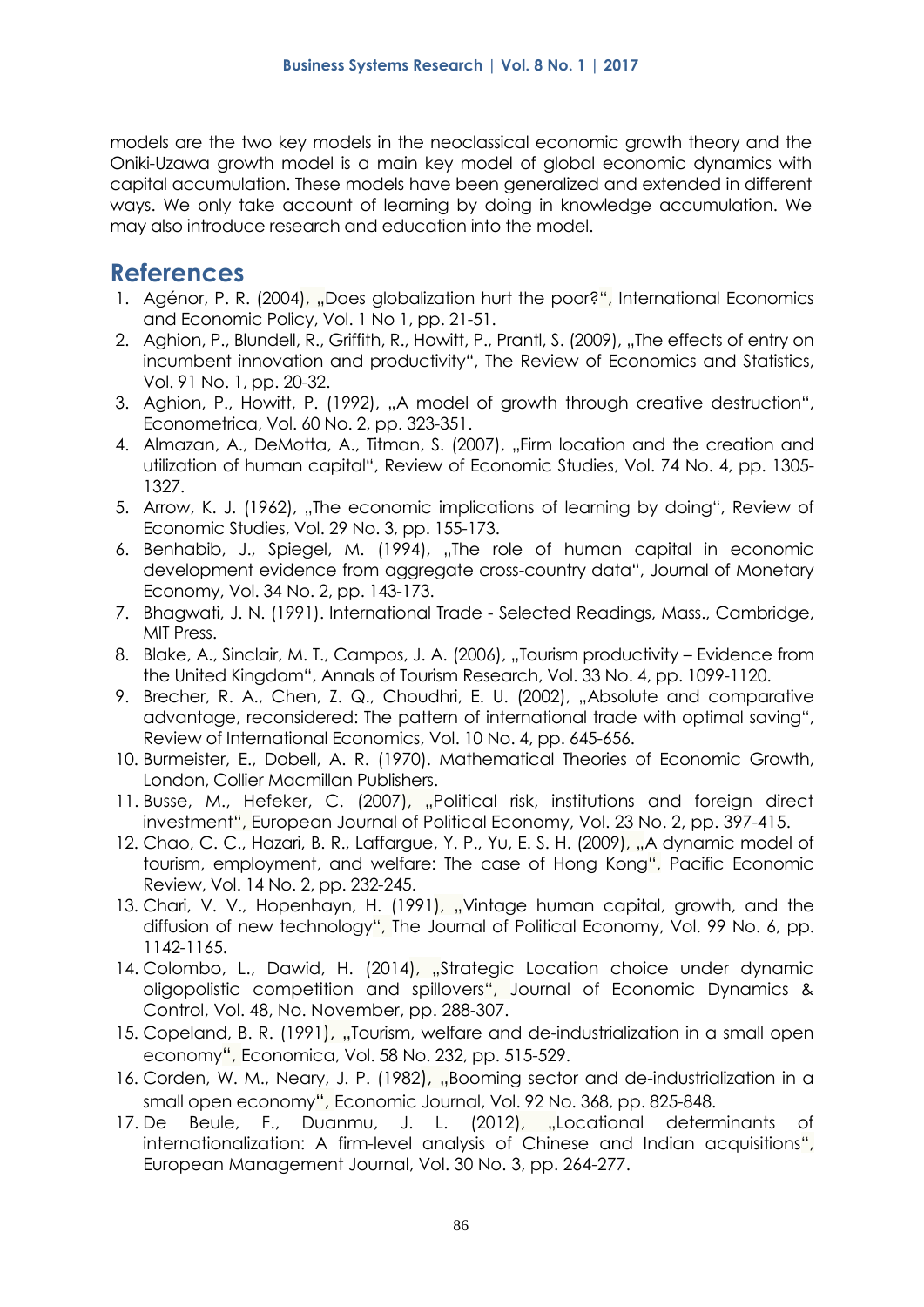- 18. Diamond, P. A. (1965), "Disembodied technical change in a two-sector model", Review of Economic Studies, Vol. 32 No. 2, pp. 161-168.
- 19. Drugeon, J. P., Venditti, A. (2001), "Intersectoral external effects, multiplicities & indeterminacies", Journal of Economic Dynamics & Control, Vol. 25 No. 5, pp. 765-787.
- 20. Dwyer, L., Forsyth, P., Spurr, R. (2004), "Evaluating Tourism's Economic Effects: New and old approaches", Tourism Management, Vol. 25 No. 3, pp. 307-317.
- 21. Ethier, W. J., Svensson, L. E. O. (1986), "The theorems of international trade with factor mobility", Journal of International Economics, Vol. 20 No. 1-2, pp. 21-42.
- 22. Frenkel, J. A., Razin, A. (1987). Fiscal Policy and the World Economy, Cambridge, MIT Press.
- 23. Garin-Mūnos, T. (2007), "German demand for tourism in Spain", Tourism Management, Vol. 28 No. 1, pp. 12-22.
- 24. Gersbach, H., Schneider, M. T., Schneller, O. (2013), "Basic research, openness, and convergence", Journal of Economic Growth, Vol. 18 No. 1, pp. 33-68.
- 25. Grossman, G. M., Helpman, E. (1991). Innovation and Growth in the Global Economy, Cambridge, The MIT Press.
- 26. Hazari, B. R., Lin, J. J. (2011), "Tourism, terms of trade and welfare to the poor", Theoretical Economics Letters, Vol. 1 No. 1, pp. 28-32.
- 27. Hazari, B. R., Sgro, P. M. (2004), Tourism, Trade and National Welfare, Amsterdam, Elsevier.
- 28. Henisz, W. J. (2000), "The institutional environment for multinational investment", [Journal of Law, Economics and Organization,](http://ideas.repec.org/s/oup/jleorg.html) Vol. 6 No. 2, pp. 334-364.
- 29. Hinloopen, J., Smrkolj, G., Wagener, F. (2013), "From mind to market: A global dynamic analysis of R&D", Journal of Economic Dynamics & Control, Vol. 37 No. 12, pp. 2729-2754.
- 30. Ikeda, S., Ono, Y. (1992), "Macroeconomic dynamics in a multi-country economy a dynamic optimization approach", International Economic Review, Vol. 33 No.3, pp. 629-644.
- 31. Jensen, B. S. (1994). The Dynamic Systems of Basic Economic Growth Models, Dordrecht, Kluwer Academic.
- 32. Johnson, H. G. (1971), "Trade and Growth: A Geometric Exposition", Journal of International Economics, Vol. 1 No. 1, pp. 83-101.
- 33. Jones, R. W., Kenen, P. B. (Eds.) (1984), Handbook of International Economics International Trade Amsterdam, North-Holland.
- 34. Lanza, A., Temple, P., Urga, G. (2003), "The implications of tourism specialisation in the long run: An econometric analysis for 13 OECD Economies", Tourism Management, Vol. 24 No. 3, pp. 315-321.
- 35. Lee, C. C., Chang, C. P. (2008), "Tourism development and economic growth: A closer look at panels", Tourism Management, Vol. 29 No. 1, pp. 180-192.
- 36. Lee, J. Y., Mansfield, E. (1996), "Intellectual property protection and US foreign direct investment", [Review of Economics and Statistics,](http://www.mitpressjournals.org/loi/rest) Vol. 78 No. 2, pp. 181-186.
- 37. Lucas, R.E. (1988), "On the mechanics of economic development", Journal of Monetary Economics, Vol. 22, No. 1, pp. 3-42.
- 38. Manasse, P., Turrini, A. (2001), "Trade, wages, and 'superstars'", Journal of International Economics, Vol. 54 No. 1, pp. 97-117.
- 39. Martin, P., Ottaviano, G. (2001), "Growth and agglomeration", International Economic Review, Vol. 42 No. 4, pp. 947-968.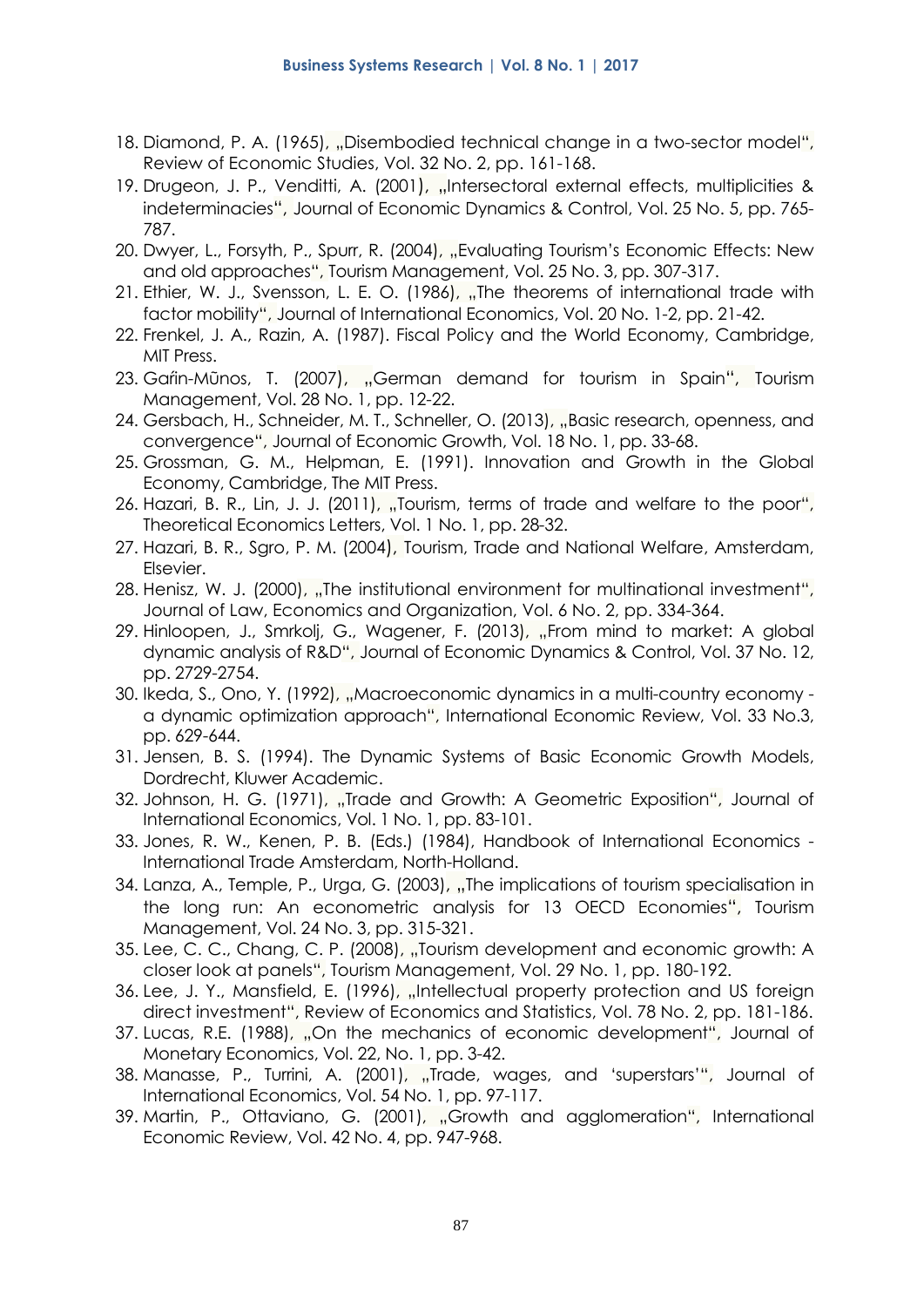- 40. Nishimura, K., Shimomura, K. (2002), "Trade and Indeterminacy in a dynamic general equilibrium model", Journal of Economic Theory, Vol. 105 No. 1, pp. 244- 260.
- 41. Nocco, A. (2005), "The rise and fall of regional inequalities with technological differences and knowledge spillovers", Regional Science and Urban Economics, Vol. 35 No. 5, pp. 542-569.
- 42. Oh, C. O. (2005), "The contribution of tourism development to economic growth in the Korean economy", Tourism Management, Vol. 26 No. 1, pp. 39-44.
- 43. Oniki, H., Uzawa, H. (1965), "Patterns of trade and investment in a dynamic model of international trade", Review of Economic Studies, Vol. 32 No. 1, pp. 15-38.
- 44. Ortigueira, S., Santos, M. S. (2002), "Equilibrium dynamics in a two-sector model with taxes", Journal of Economic Theory, Vol. 105 No. 1, pp. 99-119.
- 45. Romer, P. M. (1986), "Increasing returns and long-run growth", Journal of Political Economy, Vol. 94 No 5, pp. 1002-1037.
- 46. Schubert, S. F., Brida, J. G. (2009), "A dynamic model of economic growth in a small tourism driven economy", Munich Personal RePEc Archive.
- 47. Schubert, S., Brida, J., Risso, A. (2011), "The impacts of international tourism demand on economic growth of small economies dependent on tourism", Tourism Management, Vol. 32 No. 2, pp. 377-385.
- 48. Seentanah, B. (2011), "Assessing the dynamic economic impact of tourism for island economies", Annals of Tourism Research, Vol. 38 No 1, pp. 291- 308.
- 49. Sinclair, M. (2002), "Tourism and economic development: A survey", The Journal of Development Studies, Vol. 34 No 5, pp. 1-51.
- 50. Sinclair, M. T., Stabler, M. (1997), The Economics of Tourism, London, Routledge.
- 51. Solow, R. (1956), "A contribution to the theory of growth", Quarterly Journal of Economics, Vol. 70 No1, pp. 65-94.
- 52. Sorger, G. (2002), "On the multi-country version of the Solow-Swan model", The Japanese Economic Review, Vol. 54 No 2, pp. 146-164.
- 53. Stiglitz, J.E. (1967), "A two sector two class model of economic growth", Review of Economic Studies, Vol. 34 No. 2, pp. 227-238.
- 54. Sun, Y. (2014), "A framework to account for the tourism carbon footprint at island destinations", Tourism Management, Vol. 45 No. December, pp. 16-27.
- 55. Syriopoulos, T. C. (1995), "A dynamic model of demand for Mediterranean tourism", International Review of Applied Economics, Vol. 9 No. 3, pp. 318-336.
- 56. Uzawa, H. (1961), "On a two-sector model of economic growth", Review of Economic Studies, Vol. 29 No. 1, pp. 47-70.
- 57. Uzawa, H. (1963), "On a two-sector model of economic growth II", Review of Economic Studies, Vol. 30 No 2, pp. 105-118.
- 58. Uzawa, H. (1965), "Optimal technical change in an aggregative model of economic growth", International Economic Review, Vol. 6 No1, pp. 18-31.
- 59. Valdés, B. (1999). Economic Growth Theory, Empirics and Policy, Cheltenham, Edward Elgar.
- 60. Vellutini, C. (2003), "Capital mobility and underdevelopment traps", Journal of Development Economics, Vol. 71 No. 2, pp. 435-462.
- 61.Wong, K. Y. (1995). International Trade in Goods and Factor Mobility, Mass., Cambridge, MIT Press.
- 62. Zhang, W. B. (1992), "Trade and world economic growth differences in knowledge utilization and creativity", Economic Letters, Vol. 39 No. 2, pp. 199- 206.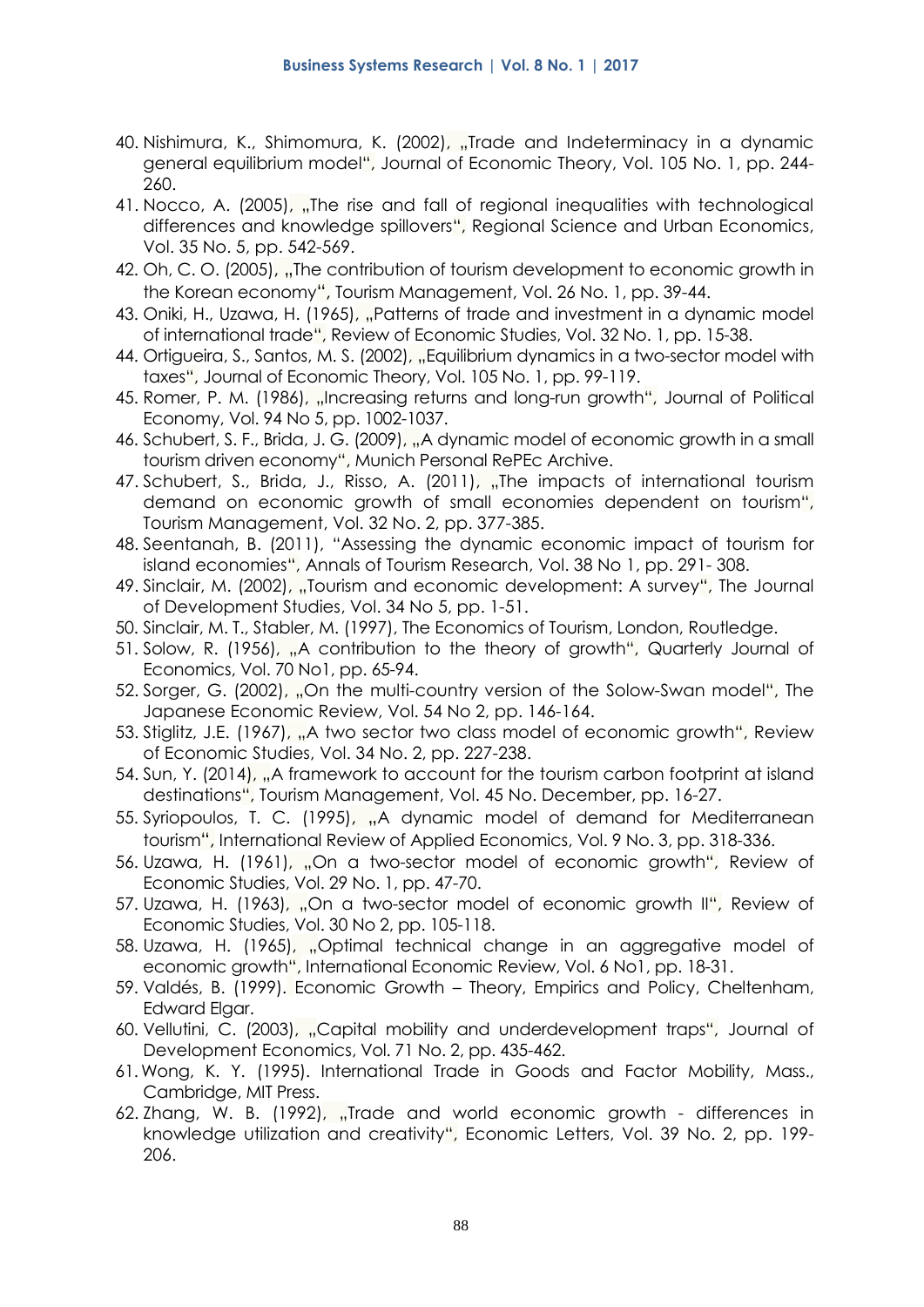- 63. Zhang, W. B. (1993), "Woman's labor participation and economic growth creativity, knowledge utilization and family preference", Economics Letters, Vol. 42 No. 1, pp. 105-110.
- 64. Zhang, W. B. (2012), "Tourism and economic structure in a small-open growth model", [Journal of Environmental Management and Tourism,](http://ideas.repec.org/s/srs/jemt12.html) Vol. 3 No. 2, pp. 76- 92.
- 65. Zhang, W. B. (2015), "Tourism, trade and wealth accumulation with endogenous income and wealth distribution among countries", Ecoforum Journal of Economics, Vol. 4 No. 1, pp. 7-20.
- 66. Zeng, D. Z., Zhu, X. W. (2011), "Tourism and industrial agglomeration", The Japanese Economic Review, Vol. 62 No. 4, pp. 537-561.

# **Appendix: Proving the Lemma**

We now derive dynamic equations for global economic growth. From (2), we have

$$
z_j \equiv \frac{r + \delta_k}{w_j} = \frac{a_j N_{ij}}{K_{ij}} = \frac{b_j N_{sj}}{K_{sj}},
$$
\n(A1)

where

$$
a_j \equiv \frac{\alpha_{ij}}{\beta_{ij}}, \ b_j \equiv \frac{\alpha_{sj}}{\beta_{sj}}.
$$

Insert  $z_j/a_j \equiv N_{ij}/K_{ij}$  in  $r + \delta_{kj} = \alpha_{ij}\,F_{ij}/K_{ij}$  from (2)

$$
r(z_j, Z) = \frac{\alpha_{ij} A_{ij} Z^{m_{ij}}}{a_j^{\beta_{ij}}} z_j^{\beta_{ij}} - \delta_{kj}, \quad j = 1, ..., J.
$$
 (A2)

From (A2) we get

$$
z_j(z_1, Z) = a_j \left( \frac{r + \delta_{kj}}{\alpha_{ij} A_{ij} Z^{m_{ij}}} \right)^{1/\beta_{ij}}, \quad j = 2, ..., J.
$$
 (A3)

From (A1) and (A2), we have

$$
w_j(z_1, Z) = \frac{r + \delta_{kj}}{z_j}.
$$
 (A4)

From  $z_j = b_j \, N_{\textit{sj}}$  /  $K_{\textit{sj}}$  and (1), we have

$$
p_j(z_1, Z) = \frac{b_j^{\beta_{sj}}(r + \delta_{kj})}{\alpha_{sj} A_{sj} Z^{m_{sj}} z_j^{\beta_{sj}}}.
$$
\n(A5)

From (11) and (7) we have

$$
\gamma_j \,\hat{y}_j \, N_j + \sum_{q \neq j}^{J} \varepsilon_{qj} \,\hat{y}_q \, N_q = p_j \, F_{sj} \,. \tag{A6}
$$

Insert (1) in (A6)

$$
\gamma_j \,\hat{y}_j \, N_j + \sum_{q \neq j}^{J} \varepsilon_{qj} \,\hat{y}_q \, N_q = \frac{w_j \, N_{sj}}{\beta_{sj}}.\tag{A7}
$$

By (3) we have  
\n
$$
\hat{y}_j(z_1, Z, \overline{k}_j) = (1+r)\overline{k}_j + w_j.
$$
\n(A8)

Substituting (A8) into (A7) yields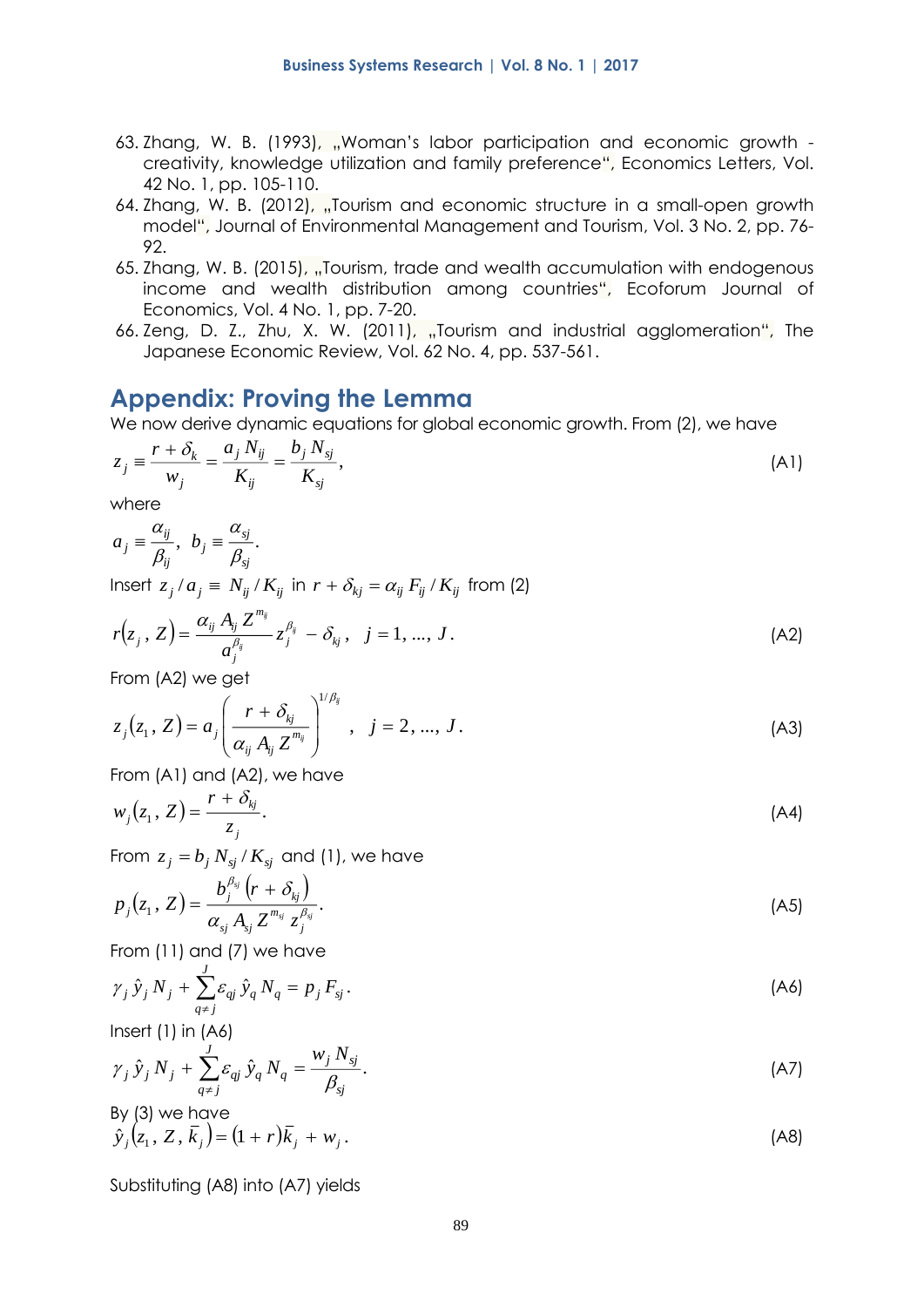$$
N_{sj}(z_1, (\overline{k}_j)) = \overline{R}_j + \left(\gamma_j N_j \overline{k}_j + \sum_{q \neq j}^{J} \varepsilon_{qj} N_q \overline{k}_q\right) R_j, \qquad (A9)
$$

where

$$
R_j(z_1, Z) = \left(\frac{1+r}{w_j}\right) \beta_{sj}, \quad \overline{R}_j(z_1, Z) = \beta_{sj} \gamma_j N_j + \frac{\beta_{js}}{w_j} \sum_{q \neq j}^{J} w_q \varepsilon_{qj} N_q.
$$
  
From  $N_{ij} + N_{sj} = N_j$  and (A9), we solve  

$$
N_{ij}(z_1, Z, (\overline{k}_j)) = N_j - N_{sj}.
$$
 (A10)

With (A10) and (A11) we determine the labor distribution as functions of  $z_1$ , Z and  $\left(\bar{k}_q\right)$ . From (A1) and (A10) we have

$$
K_{ij}(z_1, Z, (\bar{k}_j)) = \frac{a_j N_{ij}}{z_j}, \quad K_{sj}(z_1, Z, (\bar{k}_j)) = \frac{b_j N_{sj}}{z_j}.
$$
 (A11)

From (9) and (10), we have

$$
\sum_{j=1}^{J} (K_{ij} + K_{sj}) = \sum_{j=1}^{J} \bar{k}_j N_j.
$$
 (A12)

Inserting (A12) in (A11) implies

$$
\sum_{j=1}^{J} \frac{a_j N_j}{z_j} + \sum_{j=1}^{J} \bar{z}_j N_{sj} = \sum_{j=1}^{J} \bar{k}_j N_j.
$$
\n(A13)

where

$$
\bar{z}_j = \frac{(b_j - a_j)}{z_j}.
$$

Insert (A9) in (A13)

$$
\gamma_1 N_1 \bar{z}_1 R_1 \bar{k}_1 + \sum_{j=1}^J \left( \sum_{q \neq j}^J \varepsilon_{qj} N_q \bar{k}_q \right) \bar{z}_j R_j = R_0 + \bar{k}_1 N_1.
$$
\n(A14)

where

$$
N_{ij}(\bar{z}_1, (\bar{k}_j)) = \bar{R}_j + \left[ \gamma_j N_j \bar{k}_j + \sum_{q=1}^{\infty} \varepsilon_{ql} N_q \bar{k}_q \right] R_j, \qquad (A9)
$$
\nwhere  
\n
$$
R_j(z_i, Z) = \left( \frac{1+r}{w_j} \right) \beta_{ij}, \quad \bar{R}_j(z_i, Z) = \beta_{ij} \gamma_j N_j + \frac{\beta_{ji}}{w_j} \sum_{q=1}^{\infty} w_q \varepsilon_{ql} N_q.
$$
\nFrom  $N_{ij} + N_{ij} = N_j$  and (A9), we solve  
\n
$$
N_{ij}(\bar{z}_i, Z, (\bar{k}_j)) = N_j - N_{ij}.
$$
\nwith (A10) and (A11) we determine the labor distribution as functions of  $z_i$ , Z and  
\n
$$
(\bar{k}_q)
$$
 From (A1) and (A10) we have  
\n
$$
K_{ij}(z_i, Z, (\bar{k}_j)) = \frac{a_j N_{ij}}{z_j}, \quad K_{ij}(z_i, Z, (\bar{k}_j)) = \frac{b_j N_{ij}}{z_j}.
$$
\n(A11)  
\nFrom (9) and (10), we have  
\n
$$
\sum_{j=1}^{\infty} (K_{ij} + K_{ij}) = \sum_{j=1}^{\infty} \bar{k}_j N_j.
$$
\n(A12)  
\ninserting (A12) in (A11) implies  
\n
$$
\sum_{j=1}^{\infty} \frac{a_j N_{ij}}{z_j} + \sum_{j=1}^{\infty} \bar{z}_j N_{ij} = \sum_{j=1}^{\infty} \bar{k}_j N_j.
$$
\n(A13)  
\n
$$
\gamma_1 N_1 \bar{z}_i R_i \bar{k}_i + \sum_{j=1}^{\infty} \left( \sum_{q \neq j}^{\infty} c_{ql} N_q \bar{k}_q \right) \bar{z}_j R_j = R_0 + \bar{k}_1 N_1.
$$
\nwhere  
\n
$$
R_0(z_i, Z, (\bar{k}_j)) = \sum_{j=1}^{\infty} \bar{k}_j N_j - \sum_{j=1}^{\infty} \bar{z}_j \bar{R}_j - \sum_{j=1}^{\infty} \bar{z}_j N_j \bar{Z}_j R_j \bar{k}_j.
$$

Taking derivatives of equation (A15) with respect to *t* yields